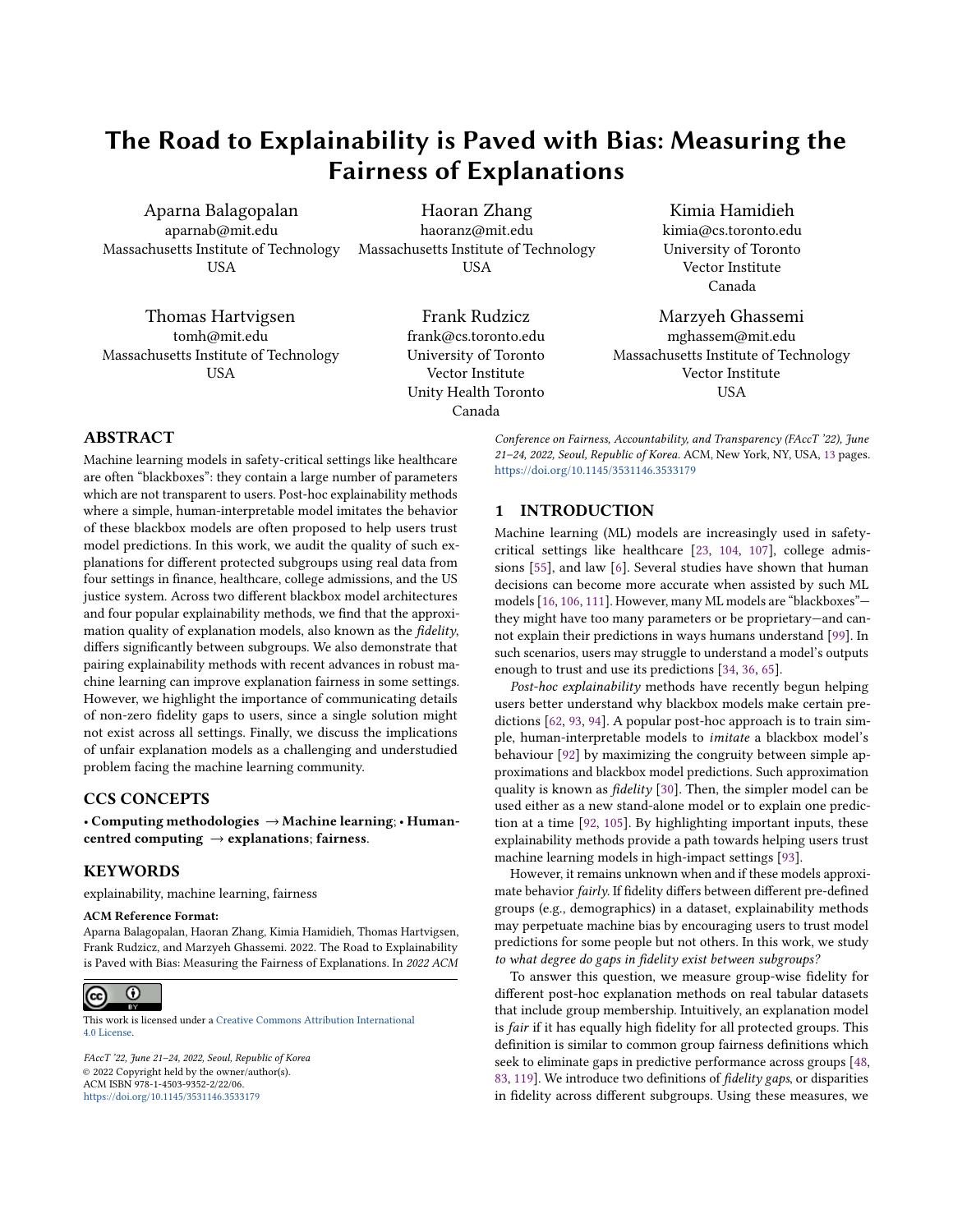

Figure 1: An example of an unfair global explanation model. Orange and Blue circles indicate predicted classes, healthy or unhealthy, respectively.  $\Box$  and  $\triangle$  denote group membership. The red dashed line is a linear explainability model fit to approximate the black blackbox decision boundary. The two figures on the right show that the linear approximate is worse for the  $\Box$ group.

benchmark two popular families of post-hoc explanation models: local methods, which imitate the boundary of a blackbox around one instance [71, 92, 94], and global methods, which imitate the blackbox across all instances [62, 98]. We also motivate fidelity gap measurements by showing mathematically that measuring fidelity gaps across subgroups directly connects with prior work on fairness preservation for explainability [32]. With a comprehensive audit of explanation fairness, we find that significant fidelity gaps exist between subgroups.

A popular way to train fairer models is through robust optimization [66, 89, 100]. To see how robust training impacts large fidelity gaps, we also study a simple technique for retraining explainability methods to improve their fairness. We also study potential causes for these fidelity gaps, and highlight mechanisms by which group information can indirectly be used in post-hoc explanations as an important contributing factor. Lastly, we assess the impact of the observed fidelity gaps on real-world decision-making accuracy with a carefully designed simulation study. The major findings of our evaluation are as follows:

Explanation fidelity varies significantly between subgroups: We find that fidelity gaps grow up to 7% between subgroups in our experiments using four popular datasets. In comparison to average fidelity across all data points, the fidelity of explanations for disadvantaged groups is often significantly lower (up to 21%). These findings indicate that judging the quality of explanations by their average fidelity alone—a common approach overestimates explanation quality for some subgroups, potentially leading to worse downstream decision making. This effect is illustrated in Fig. 1.

Balanced and robust training can reduce but not eliminate fidelity gaps: We use robust training by adaptively reweighting or balancing groups in training data while training explanation models. This turns out to be a promising direction: fidelity gaps improve across subgroups, though this depends on both the dataset and exact method utilized.

Fidelity gaps have an impact on decision-making in the real-world: Using a simulation study, we observe that larger fidelity gaps may lead to disparities in decision making accuracy for different subgroups. This implies that ignoring fidelity gaps between subgroups can have detrimental effects to decisions made for members of protected groups.

Finally, we categorize and discuss promising directions for evaluating and improving post-hoc explainability methods. In summary, our work is a step towards training fair and reliable explanations.

### 2 RELATED WORK

# 2.1 Explainable Machine Learning

While ML models achieve outstanding performance, users often find them too complex to trust in practice [34]. To make such blackbox models more useful, users require that they be understandable, often due to laws [13] or preference [12, 51, 95]. To fill this gap, recent approaches "explain" a blackbox model's behavior after it is trained [18, 37]. These post-hoc explainability methods are now used in safety-critical settings like healthcare [3] and finance [19].

Several explainability methods are increasingly-popular because they make no assumptions about a blackbox model's architecture [93], also known as model-agnostic. In contrast, some methods are designed exclusively for deep learning, requiring their internal structure and gradients [8, 57, 63, 103, 103]. We consider modelagnostic methods, which can be used for a wider family of blackbox models, including deep learning.

Model-agnostic explainability methods are primarily either local or global [39]. Local methods justify one model prediction at a time, typically by approximating the decision boundary around one data point [14, 71, 84, 91, 92, 94]. Then, the weights learned by the local models are used to rationalize the blackbox model's prediction. Some of the best-known local methods are LIME [92], which learns a sparse linear classifier on a dataset of perturbed samples, and SHAP [71], which uses feature-wise Shapley values [97]. Global methods, on the other hand, train interpretable surrogate models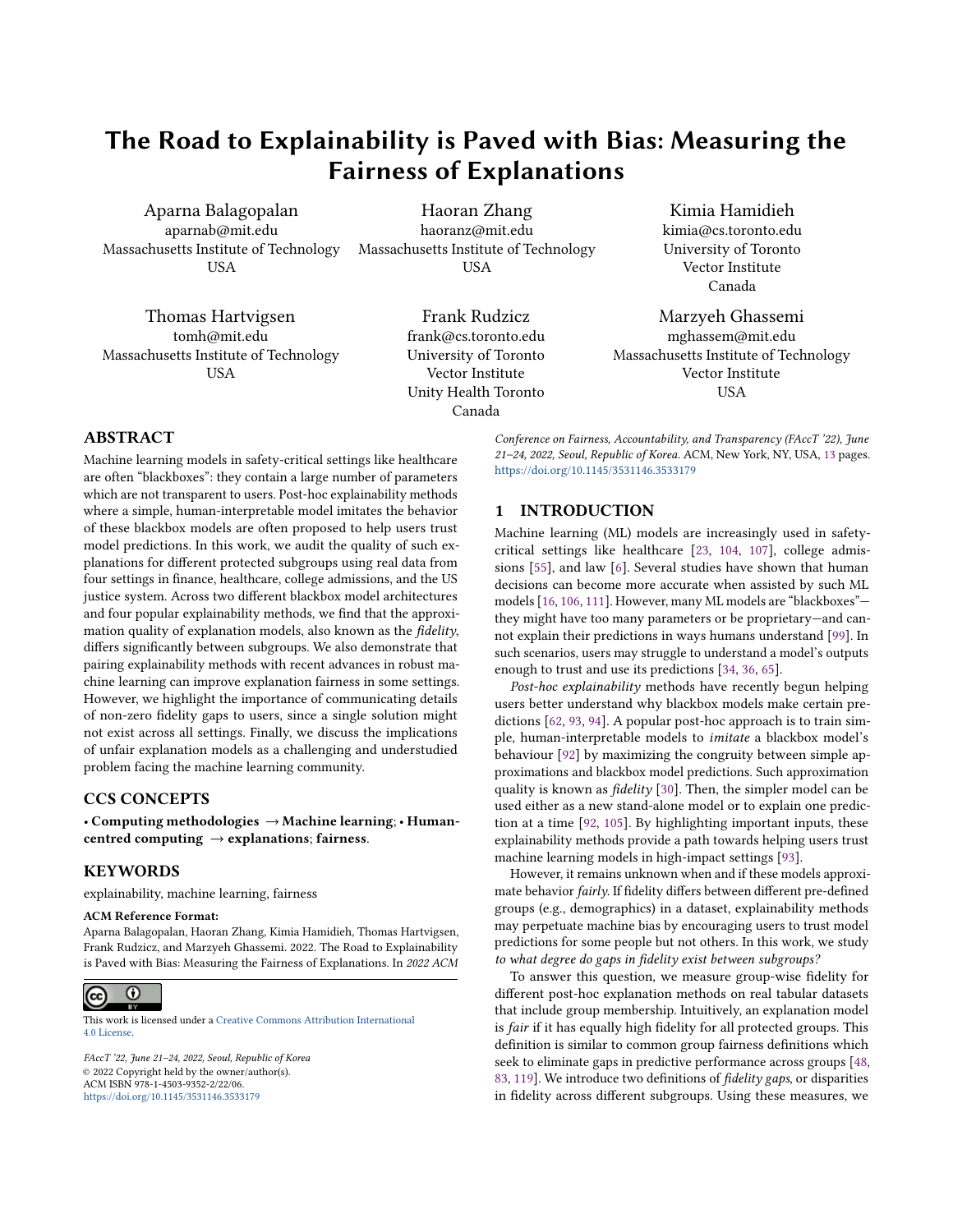of the blackbox model's behavior on an entire dataset, which is then used in lieu of the blackbox. These methods primarily use treebased models [70], rule lists [62, 88], sparse linear models [108, 120], and generalized additive models [69] as surrogates.

2.1.1 Explainable ML in Safety-critical Settings. The need for explainability in safety-critical applications is a nebulous and contested topic for several reasons:

Interpretability vs Explainability. Some prior works advocate for interpretability over explainability [43, 77, 99]. An explanation model without perfect fidelity is by definition incorrect for some data points [99]. Our work extends this point; these errors can occur for some groups more than others. Since explanations influence trust [16], it is important to conduct user studies on the impacts of explanations on algorithmic aversion [68] and over-reliance on algorithmic advice [35].

Anchoring Effects. Explanations can fool people into trusting incorrect models [9, 85]. For example, Poursabzi-Sangdeh et al. [85] find that when people are shown explanations from a bad model, they become more likely to trust the model, even when it is clearly wrong. In cases like this, people use the explanations while judging the quality of the blackbox models, even though the explanations themselves can be misleading [10].

Mismatched end-user and model-designer goals. Many explainability methods aim to assist model debugging, while nonengineer users only choose when to accept a blackbox's decisions [59, 86, 93]. This mismatch can have downfalls. For instance, Buçinca et al. [17] find that the explanations people find most useful are also the ones they trust incorrectly. Resolving this mismatch requires goal-aware explainability methods along with education to ensure end-users are properly trained in using these methods.

2.1.2 Desiderata for Post-hoc Explanations. Most post-hoc explainability methods have three goals:

Reliability. Explanations must be accurate for the right reasons. People often trust explained models [85, 96], so ensuring that explanations are faithful to the original model and not simply easy-to-rationalize is essential [43].

Robustness. Explanation models should not overfit to spurious patterns in the data [44, 60] and must be robust in the presence of small distribution shifts at test time [60].

Simplicity. Models should be sparse, and leave little room for effects for human cognitive biases such as the anchoring effect [85]. Ideal explanations will highlight only the key information needed to understand a model's behavior, encouraging users to engage with explanations in predictable ways [17]. However, there is often a trade-off between an explanation's faithfulness and its simplicity [61]. Recent work on cognitive forcing—where users explicitly interact and understand explanations—appears to be a promising direction to address this trade-off [17].

Along with other recent efforts [10, 44, 60, 85], we promote a fourth goal: Fairness. Explanation quality should not depend on group membership. We find that this requirement is not yet satisfied by popular explainability methods.

### 2.2 Algorithmic Fairness

Formalizing fairness is a flourishing research area [11, 22, 26, 27, 41, 48, 67, 75, 116, 117]. Recent works define fairness at either the individual- or group-level. Individual fairness [41] requires similar predictions for similar individuals; group fairness requires similar predictions for different groups (sex or race, for example). We consider group-level fairness for binary classification, which we quantify using demographic parity (DP) gap [48, 83], a standard groupfairness metric. We describe this metric probabilistically, allowing calculation of gaps across groups: DP =  $E[\hat{Y}|A = a] - E[\hat{Y}|A = a]$ b]  $\forall a, b \in A$ , where  $\hat{Y}$  is a predictor and its DP gap is measured with respect to attribute A.

There are three main strategies for encouraging group fairness [20]: pre-processing data to find less-biased representations [81]; enforcing fairness while training a model, typically through regularization [72, 118]; and altering a model's predictions to satisfy fairness constraints after it is trained [2, 24, 48, 83]. In this paper, we utilize the inprocessing method proposed by Zhang et al. [118] for training fair blackbox models. Further, recent work has demonstrated that group-robust training can increase fairness by improving the worst-group accuracy [101].

# 2.3 Bias in Model Compression and Risks of Fairwashing

Several recent works study the effects of model and data compression on fairness [52, 102]. For example, Samadi et al. [102] observe that reconstruction error associated with data dimensionality reduction via principal component analysis is higher for some populations. Hooker et al. [52] show that average accuracy after ML model compression hides disproportionately high errors on a small subset of examples. In a similar vein, we study post-hoc explanation models, which are often compressed blackbox models, and assess how they transmit bias. Another related topic is "fairwashing": the act of overlooking a model's unfair behavior by rationalizing its predictions via explanations [4]. Our paper instead considers fairness in how well explanation models imitate blackbox models (rather than the ground-truth), regardless of blackbox model fairness. In concurrent work, Dai et al. [31] showed that explanation quality may differ between subgroups, further validating our findings. However, the metrics and methodological focus in their work is on feature-based variations to fidelity. We encourage readers to review their work for an alternate approach to measuring the fairness of explanations.

# 3 MEASURING THE FAIRNESS OF EXPLANATIONS

Here, we introduce metrics for measuring fairness of explanation models or fidelity gaps across subgroups.

### 3.1 Notation

Consider a dataset  $\mathcal{D} = \{(\mathbf{x}_i, y_i)\}_{i=1}^n$  that contains *n* training data<br>points  $\mathbf{x}_i \in \mathbb{R}^d$  is the *d* dimensional feature vector of the *i* th data points.  $x_i \in \mathbb{R}^d$  is the *d*-dimensional feature vector of the *i*-th data<br>point in  $\mathcal{D}$  and  $y_i \in \{0, 1\}$  is its associated binary label. We assume point in  $D$  and  $y_i \in \{0, 1\}$  is its associated binary label. We assume binary classification for simplicity. Let  $g_i \in \{1, \ldots, G\}$  be a variable defining group membership with respect to the protected attribute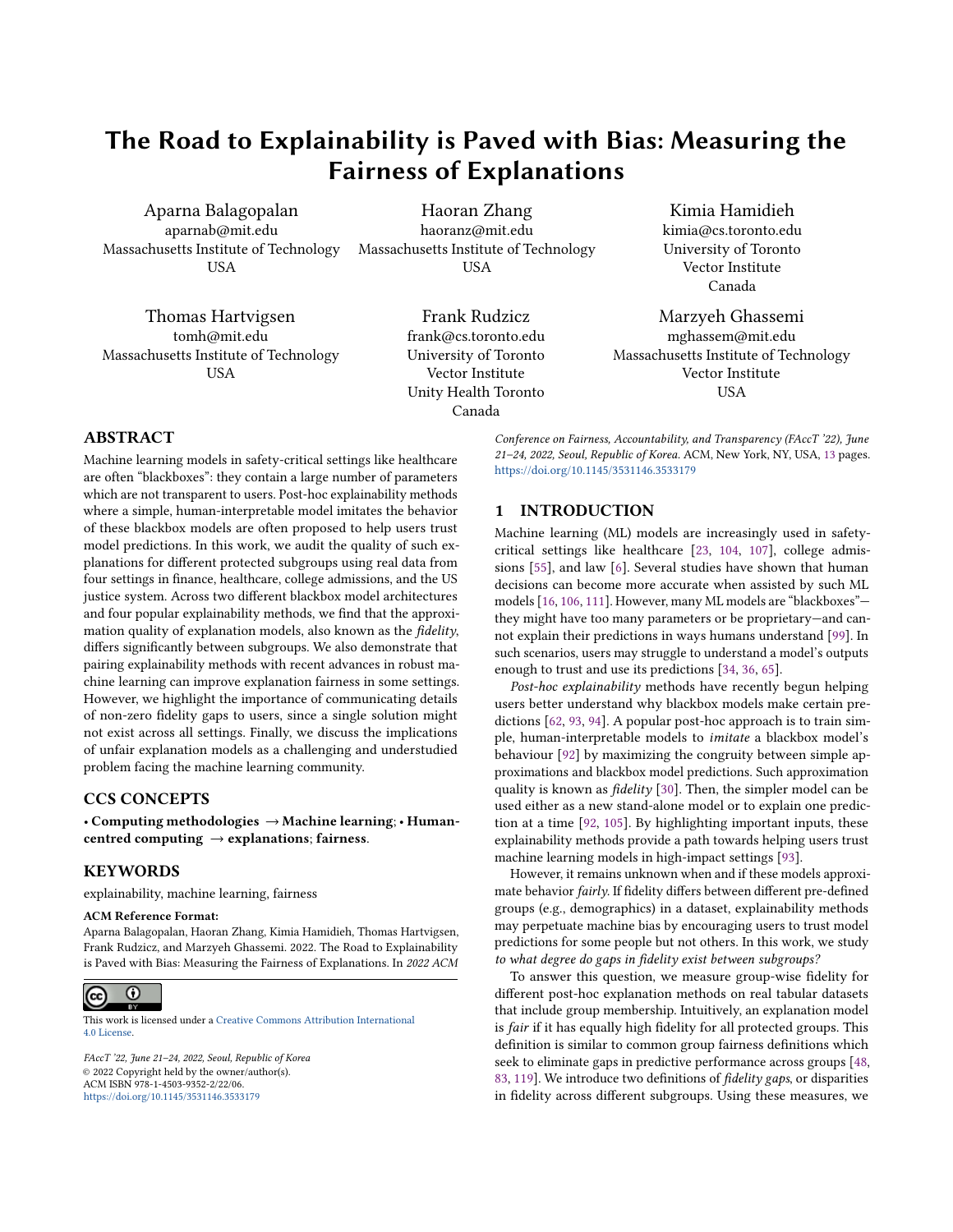for every data point for a total of  $G$  subgroups. In all cases,  $g_i$  serves as auxiliary information and is not used during any model training, unless specified otherwise. A blackbox classifier  $B : \mathbb{R}^d \to \{0, 1\}$ predicts one binary label per input  $x$ . Given classifier  $B$ , we wish to explain its prediction given some query point  $x^*$ . To achieve this, an explanation model  $E$  is chosen from a set of interpretable models (e.g., linear models or decision trees). Then,  $E$  is trained to *imitate B* either locally (for the feature space near  $\mathbf{x}^*$ ) or globally (for all data points in  $\Omega$ ) data points in  $\mathcal{D}$ ).

### 3.2 Fidelity of Explanations

Given a blackbox  $B$  and explainability model  $E$ , we seek to describe how well  $E$  approximates  $B$ 's behavior. Fidelity, as detailed in Definition 3.1 below, is a powerful measure for this approximation error [5, 61, 62], though it disregards group information.

Definition 3.1 (Explanation Fidelity [30]). Given blackbox model  $B$  and explanation model  $E$ , the *explanation fidelity* on data points  $(x_i, y_i)_{i=1}^N$  is  $\frac{1}{N} \sum_{i=1}^N L(B(x_i), E(x_i))$ , where L is a performance metric.

For L, we use accuracy,  $AUROC^1$ , and mean error, denoted as  $d_{\text{diff}\text{-}ACC-Fid}_\text{diff}$  respectively Acc, *Fidelity*<sup>AUROC</sup>, *Fidelity*<sup>Err</sup>, respectively.

In the following sections, we build up to a definition of explanation fidelity that considers group information. First, we motivate the need for a metric that measures fidelity across groups (Section 3.3), then define two new notions for measuring the fairness of explanations (Section 3.4).

# 3.3 Fidelity Gaps are Critical to Fairness Preservation

Dai et al. [32] recently introduced fairness preservation in surrogate explanation models. Fairness is preserved when the fairness properties of the blackbox model and explanation model are identical. For example, consider Figure 1. A linear explanation E is a highfidelity approximation of the blackbox B's decisions for one group  $(\triangle)$ , but not the other  $(\square)$ . Here, B seems unfair in predicting the "unhealthy" class for the two groups. Meanwhile, E appears fairer. In this example, B's degree of (un)fairness—the demographic parity gap—is not preserved by the explanation model. For demographic parity, fairness preservation in explanations implies that  $B$  and  $E$ should have similar DP Gaps (Section 2.2).

To reliably judge a blackbox's fairness using only its post-hoc explanations, preserving fairness is essential. If fairness is preserved, then when an explanation seems unfair, we can be confident that the blackbox model is likely similarly unfair as well. Next, we prove that fairness preservation is directly linked to fidelity gaps across subgroups. While Dai et al. [32] briefly intuit that fairness preservation impacts explanation fidelity via an illustrative example, only a group-conditional blackbox model's decision boundary under imbalanced group sizes is considered. In contrast, we do not make any assumptions about the relative sizes of groups or group-dependence of blackbox model and instead show that fairness preservation is related to fidelity gaps (more so than overall explanation fidelity).

#### 3.3.1 Fidelity Gaps are related to Fairness Preservation.

Theorem 3.2. Let E be a post-hoc explanation model trained to imitate predictions of blackbox model B, and mean residual error for a set of N data points in dataset D is  $\frac{1}{N} \sum_{x \in \mathcal{D}} (E(x) - B(x))$ . Then,<br>the difference between the Demographic Parity Gans of E and B, both the difference between the Demographic Parity Gaps of E and B, both<br>with respect to binary valued-protected attribute a is equal to the with respect to binary valued-protected attribute g, is equal to the difference in mean residual error of data points with  $q = 1$  and  $q = 0$ .

The full proof of this theorem is in Appendix A.1; the key idea is to expand  $E(x_i) = B(x_i) + \epsilon_i$  where  $\epsilon_i$  is a residual for each point  $x_i$ . This is valid when *E* is trained to imitate *B* with high fidelity xi (e.g., minimizing mean squared error or cross-entropy loss). We  $x_i$ . This is valid when E is trained to imitate B with high fidelity also empirically validate this theorem on explanation models in Appendix A.2.

From Theorem 3.2, a sufficient condition for DP gap preservation, as computed over instances  $x_i$  and their local linear classifiers  $E_i(x_i)$ or a global model E (where  $E_i = E \forall i$ ) is ensuring that the mean residual errors for each group is comparable. This is the same as low fidelity gaps across subgroups where L is the mean error. Note that this does not correspond to mean absolute difference between predictions of E and B, but instead their mean difference. Theorems of similar form could be derived for other group fairness definitions, but the  $\epsilon$  values and data points considered would depend on the ground truth as well (e.g., for equal-opportunity, the  $\epsilon$  difference would only contain terms for data points with positive-class ground truth). With this motivation in mind, we next introduce two new metrics that measure fidelity gaps across subgroups.

# 3.4 Measuring the Fairness of Explainability Methods

Building on the definition of average fidelity across groups (Defn. 3.1), we introduce two new measurements for the fairness of explanation models by evaluating their fidelity gaps between subgroups. The first metric (Definition 3.3) addresses the question: by what degree would relying on the average fidelity alone be detrimental to subgroups of data? The second metric estimates the mean difference in fidelity of explanations between subgroups of data (Definition 3.4).

Inspired by past work [30, 66], the maximum fidelity gap from average (Definition 3.3) computes the difference between the overall, average fidelity and the worst-case subgroup fidelity. This way, we quantify the maximum degree to which an explanation model's fidelity is lower for disadvantaged groups compared to the average across all subgroups.

Definition 3.3 (Maximum Fidelity Gap from Average:  $\Delta_L$ ). Let the maximum fidelity gap from average be

r.

$$
\Delta_L = \max_j \left[ \frac{1}{N} \sum_{i=1}^N L(B(x_i), E(x_i)) - \frac{1}{N_j} \sum_{i: g_i' = 1} L(B(x_i), E(x_i)) \right],
$$

where  $g_i^j = 1$  denotes that point  $x_i$  belongs to the *j*th subgroup defined by a specific protected attribute a (e.g. data points from defined by a specific protected attribute  $g(e.g., \text{ data points from } f \text{ samples})$  and  $N_i$  is the number of data points with  $a^j = 1$ females), and  $N_j$  is the number of data points with  $g^j = 1$ .

Next, the mean fidelity gap amongst subgroups (Definition 3.4) computes how much an explanation model's fidelity differs over

<sup>1</sup>AUROC cannot be written directly as a sum but we slightly abuse notation for readability.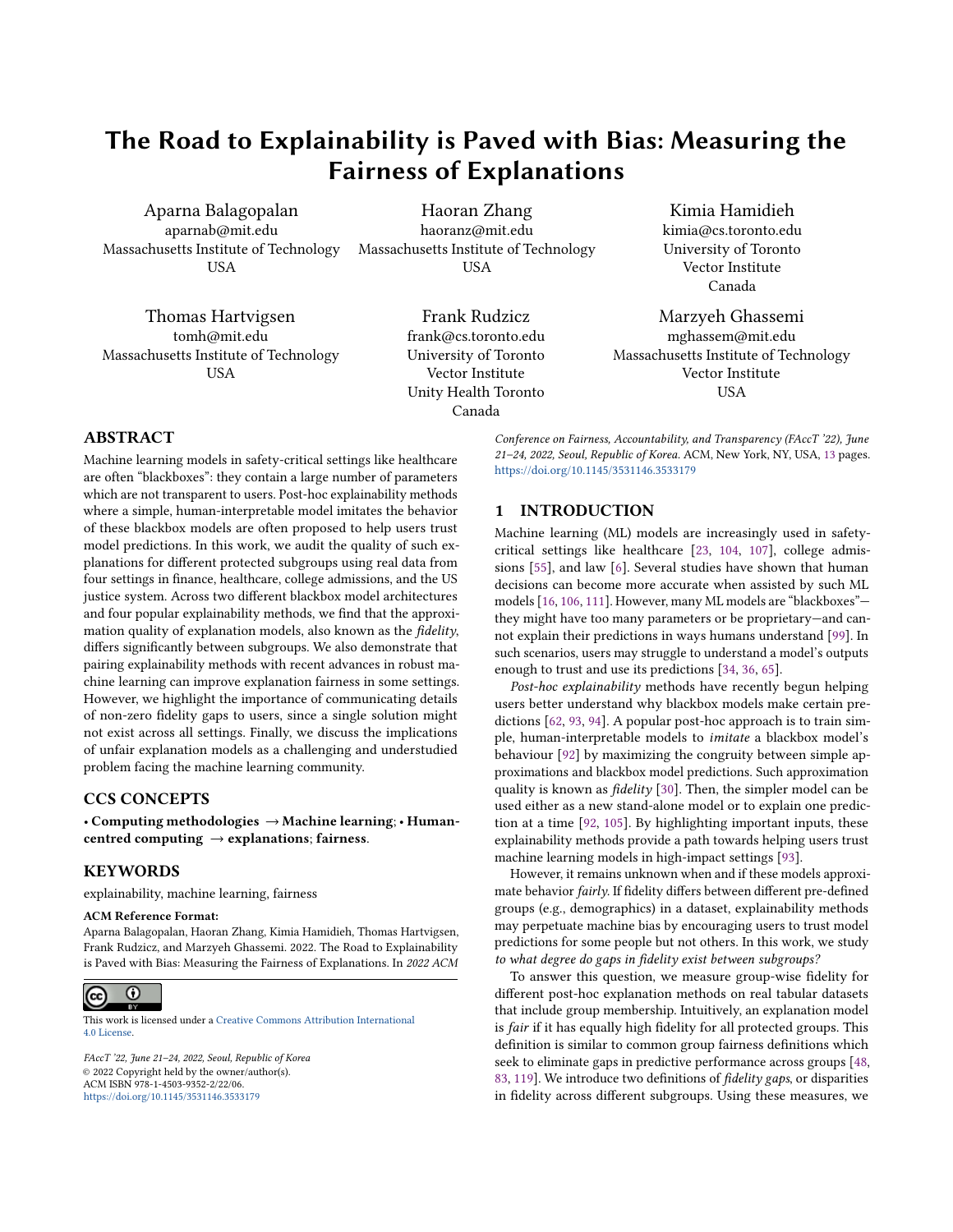subgroups. Here, we only consider groups defined by the same sensitive attribute (*e.g.,*  $g^k$  is male,  $g^j$  is female).

Definition 3.4 (Mean Fidelity Gap Amongst Subgroups:  $Δ_L^{group}$ ).<br>t the mean fidelity gap amongst subgroups be Let the mean fidelity gap amongst subgroups be

$$
\Delta_L^{group} = \frac{2}{G(G-1)} \sum_{k=1}^{G} \sum_{j=k+1}^{G} |L_k - L_j|,
$$

where

$$
L_k = \frac{1}{N_k} \sum_{i:g_i^k = 1} L(B(x_i), E(x_i))
$$

where  $g^j$  denotes the  $j^{th}$  subgroup defined by a specific sensitive<br>ribute (e.g., datapoints from females), and N, is the number of attribute (e.g., datapoints from females), and  $N_j$  is the number of datapoints in  $\overline{sl}$ datapoints in  $g^j$ .

Similar to average fidelity, we choose L to be Accuracy, AUROC, and Mean Error for both fidelity gap measurements (e.g., ΔAUROC and  $\Delta_{AUCOC}^{group}$ ). In all cases, we do not consider intersectional groups<br>due to sample size concerns. due to sample size concerns.

### 3.5 Experiments Overview

Since fidelity gaps across subgroups are closely linked to fairness preservation and risks of fairwashing, we design experiments to audit this quantity. We conduct the following experiments in the  $\frac{1}{\sqrt{2}}$  sections below<sup>2</sup>:

Measuring Fidelity Gaps Between Subgroups: We measure fidelity gaps using metrics defined in 3.3 and 3.4 for four different post-hoc explanation models, and two different blackbox model classes. The aim of this experiment is to study the presence and degree of fidelity gaps in standard explainability methods (Section 4).

Assessing the Impact of Robust Training: We use robust training strategies to train explanation models, and repeat the fidelity gap audits to study if robust training can provide reduced fidelity gaps (Section 5).

Studying Possible Causes for Fidelity Gaps: We analyze the impact of blackbox fairness and presence of protected attribute information in feature representations on the fidelity gap (Section 6).

Simulation Showing Impact of Fidelity Gaps: We conduct a simulation and study the quality of decisions made for groups to examine the impacts of unfair explanation models on real-world decision making (Section 7).

# 4 EXPLANATION FIDELITY VARIES SIGNIFICANTLY BETWEEN SUBGROUPS

Experimentally, we find that fidelity gaps indeed vary by group in many settings. To show this, we train four post-hoc explainability methods (two local, two global) to explain two different blackbox models trained on the four standard fairness benchmark tabular datasets described in Table 1. Following Aïvodji et al. [5], we randomly split each dataset into four subsets: a training set for blackbox models (50%), a training set for explanation models (30%), a validation set for explanation models (10%), and a held-out test set for evaluating both blackbox and explanation models (10%). For each dataset, we train both a Neural Network (NN) and a Logistic

Regression (LR) model to serve as blackboxes. See Section B.3 in the Appendix for details on the training regimes, hyperparameter settings, and evaluation metrics for each. In the following sections,

### 4.1 Local Explanation Models

Local explanation models explain individual predictions from classifiers by learning an interpretable model locally around each prediction. In our experiments, we consider LIME [92, 93] and SHAP [71], which are popular methods that use linear models to elicit each feature's contribution to the blackbox model's prediction. More details are in Appendix B.1.

we describe the explainability models and fidelity gaps observed.

Experiment Setup. We measure fidelity gaps between subgroups using the two key metrics introduced in Section 3.4 (see Definitions 3.3 and 3.4). For each, we select three performance measures: Accuracy ( $\Delta_{\text{Acc}}^{\text{group}}$ ) following prior work [4], mean residual error ( $\Delta_{\text{Err}}^{\text{group}}$ ), and also include AUROC ( $\Delta_{\text{AUROC}}^{\text{group}}$ ) as a threshold-<br>independent metric  $\Delta$  full table with all metrics can also be found independent metric. A full table with all metrics can also be found in the Appendix. For accuracy, we use a threshold of 0.5. Since the four datasets are imbalanced, we use AUROC for model selection while tuning all hyperparameters. Non-zero fidelity gaps indicate disparities across groups in the explanation models.

Results. First, we find that LIME disproportionately favors different groups, as shown in Table 2, where the maximum accuracy gap ranges from 0.1-21.4%. This confirms that explanation quality can dramatically differ by subgroup, even without access to groupmembership data. Furthermore, the AUROC/Accuracy between protected groups also ranges significantly (0-6.6%/0.3-20.6%), indicating that some members of protected groups are disadvantaged in terms of explanations. Hence, when explanations are judged to be "high quality" based on average fidelity, it might be misleading and lead to errors in decision-making. Bolded non-zero fidelity gaps are also significantly greater than 0 with a one-sided Wilcoxon signed-rank test at  $p < 0.05$ .

Second, as expected, SHAP's gaps are consistently zero. This is because the blackbox and explanation models are trained using identical features, in which case consistency is guaranteed [71]. However, using a subset of features to train the explanation model often leads to more useful explanations [115]. This increases the gaps significantly, as shown in Figure 2, indicating that SHAP may also suffer from significant gaps in fidelity when used in practice. Since LIME considers sparsity as well, we also run this same experiment for LIME and find that fewer features are indeed associated with larger fidelity gaps (Fig.2). Increasing sparsity is a common approach in training explanation models and these experiments indicate that this technique alone may contribute to substantially worse fidelity gaps.

Third, we observe that the fidelity gaps in AUROC tend to be lower for the logistic regression blackbox, possibly because the linearity of the local surrogate models matches logistic regression better than the neural network. Note that the overall fidelity of all models are greater than 84% (see Table 6 in the Appendix).

### 4.2 Global Explanation Models

Global explanation methods train one new surrogate model that approximates the behavior of a blackbox model. This surrogate model

<sup>2</sup>Code: <https://github.com/MLforHealth/ExplanationsSubpopulations>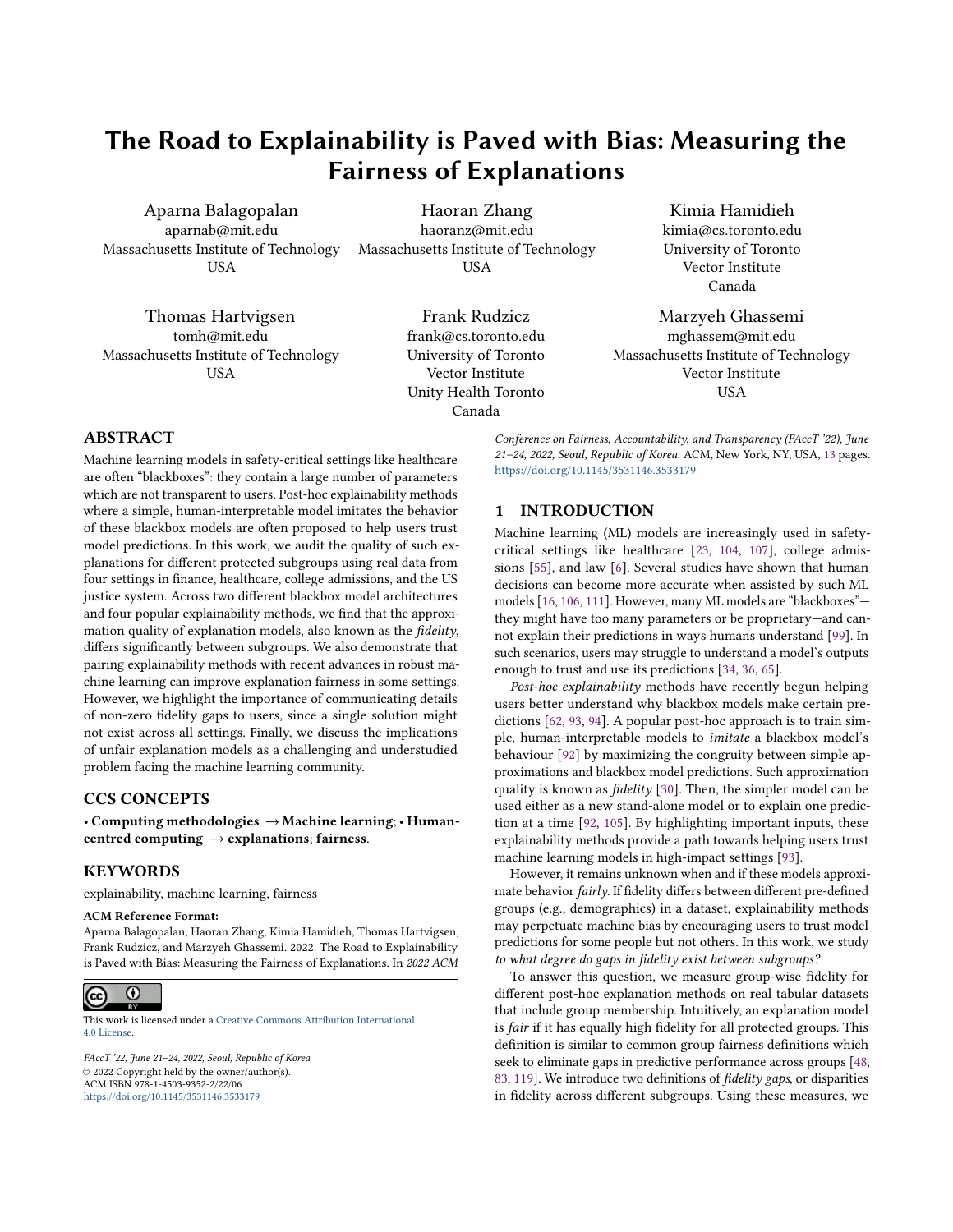| <b>Dataset</b>  | <b>Outcome Variable</b> | n      | d  | d'  | <b>Protected Attribute</b> $(q)$ |
|-----------------|-------------------------|--------|----|-----|----------------------------------|
| adult $[40]$    | Income > 50K            | 48.842 | 9  | -33 | Sex (2 groups)                   |
| Isac [114]      | Student passes the bar  | 20,427 | 8  | -14 | Race (5 groups)                  |
| minic [49]      | Patient dies in ICU     | 21.139 | 49 | 49  | Sex (2 groups)                   |
| recidivism [87] | Defendant re-offends    | 6.150  | 6  |     | Race (2 groups)                  |

Table 1: Binary classification datasets used in our experiments. n is the number of samples, d is the number of variables in the original dataset, and  $d'$  is the number of features after one-hot encoding categorical variables.

| Dataset    | Blackbox Classifier | $\Delta_{\text{Acc.}}$ | $\Delta_{\rm AUROC}^{\rm group}$ | $\Delta_{Acc.}^{group}$ | $\Delta_{\text{Err}}^{\text{group}}$ |
|------------|---------------------|------------------------|----------------------------------|-------------------------|--------------------------------------|
| adult      | Logistic Regression | $0.8\% \pm 0.0\%$      | $0.1\% \pm 0.0\%$                | $2.4\% \pm 0.1\%$       | $1.9\% \pm 0.0\%$                    |
|            | Neural Network      | $6.9\% \pm 0.7\%$      | $3.0\% \pm 1.2\%$                | $20.6\% \pm 2.0\%$      | $0.8\% \pm 0.5\%$                    |
| lsac       | Logistic Regression | $2.0\% \pm 1.0\%$      | $0.0\% \pm 0.0\%$                | $1.5\% \pm 0.5\%$       | $1.5\% \pm 0.1\%$                    |
|            | Neural Network      | $21.4\% \pm 4.4\%$     | $6.6\% \pm 1.2\%$                | $12.2\% \pm 2.2\%$      | $3.8\% \pm 1.2\%$                    |
| mimic      | Logistic Regression | $0.4\% \pm 0.6\%$      | $3.0\% \pm 1.8\%$                | $1.1\% \pm 0.3\%$       | $2.0\% \pm 0.1\%$                    |
|            | Neural Network      | $0.8\% \pm 0.4\%$      | $1.7\% \pm 1.5\%$                | $1.4\% \pm 0.7\%$       | $1.7\% \pm 0.5\%$                    |
| recidivism | Logistic Regression | $0.1\% \pm 0.1\%$      | $0.0\% \pm 0.0\%$                | $0.3\% \pm 0.2\%$       | $0.3\% \pm 0.0\%$                    |
|            | Neural Network      | $0.9\% \pm 0.3\%$      | $0.7\% \pm 0.3\%$                | $2.4\% \pm 0.7\%$       | $1.1\% \pm 0.1\%$                    |

Table 2: Performance fidelity gaps across subgroups for LIME local explanations using all available features. ± denotes standard deviation computed over 5 replications. Fidelity gaps are significant (one-sided Wilcoxon signed-rank tests at  $p < 0.05$ ; marked<br>in bold) between all five groups in the 1sac dataset, and between two sensitive groups in ot in bold) between all five groups in the **lsac** dataset, and between two sensitive groups in other three datasets. <sup>∆</sup>Acc . denotes the maximum fidelity gap of subgroups from average (in terms of accuracy at 0.5 threshold), and  $\Delta_m^{group}$  is the mean fidelity and hetween subgroups using metric  $m$ gap between subgroups using metric m.

should itself be easily understood, and can then be used instead of the blackbox at test time (more background in Appendix B.1).

Experiment Setup. In this experiment, we generate global explanations using two popular choices of interpretable surrogate models: Generalized Additive Model (GAM) [50] and a sparse decision tree (Tree) [82]. GAM combines linear models of different variables during explanation [105], while Tree uses a low-depth, sparse, decision tree. We evaluate the fidelity of each global method with the original blackbox and compare across subgroups. As with the local methods, we use both Accuracy and AUROC to evaluate fidelity gaps.

Results. First, we find that the fidelity gap between subgroups differs substantially from the average for the global explanation models, as shown in Table 3 where the accuracy gap ranges from 0-13.5%. We again observe that AUROC and accuracy vary substantially between protected subgroups (0-8.1% and 0.1-7.4% for protected groups such as sex and race groups in each dataset). This is especially true for more imbalanced subgroup proportions: having more subgroup categories leads to more disadvantage in protected groups, particularly when the classes are imbalanced themselves (e.g., lsac).

Second, we find that using fewer features (e.g., 15 in Fig. 2) may lead to larger gaps in performance between subgroups in sparse decision trees (Trees), bolstering prior findings on training trustworthy models [21]. Hence, the gaps shown in Tables 2 and 3 are likely underestimates when using fewer dimensions in explanation models, which is common. Interestingly, the subgroup with the

lowest-quality explanations is not always the minority subgroup which may be the most disadvantaged—in the datasets for fair ML. We expand this finding in Table 12 in the Appendix. Additionally, we see that subgroup gaps occur even after training blackbox models with a balanced number of data points from each subgroup for both global and local explanation models (see Table 10).

# 5 BALANCED AND ROBUST TRAINING REDUCES FIDELITY GAPS

Balanced and robust training methods could provide a path towards improving fidelity gaps, thereby learning fairer explanations [1, 47]. We showcase two such robust training methods, one for local methods and one for global methods. For both cases, we choose hyperparameters that maximize the worst-case fidelity across all groups.3 Ultimately, our experiments indicate that while robust training improves fidelity gaps sometimes, they remain pervasive.

### 5.1 Robust Local Explanation Models

Experiment Setup. We train a more-robust version of LIME, using Just Train Twice (JTT) [66], a two-stage training paradigm for training robust ML Models. First, we train an identification model via empirical risk minimization. Then, we extract its set of misclassified training examples. A final model is then trained by upsampling these misclassified examples, scaled by a hyperparameter  $\lambda$ . This reweighted loss is designed to make the second model more robust.

<sup>&</sup>lt;sup>3</sup>The overall fidelity is not significantly affected by either training approach.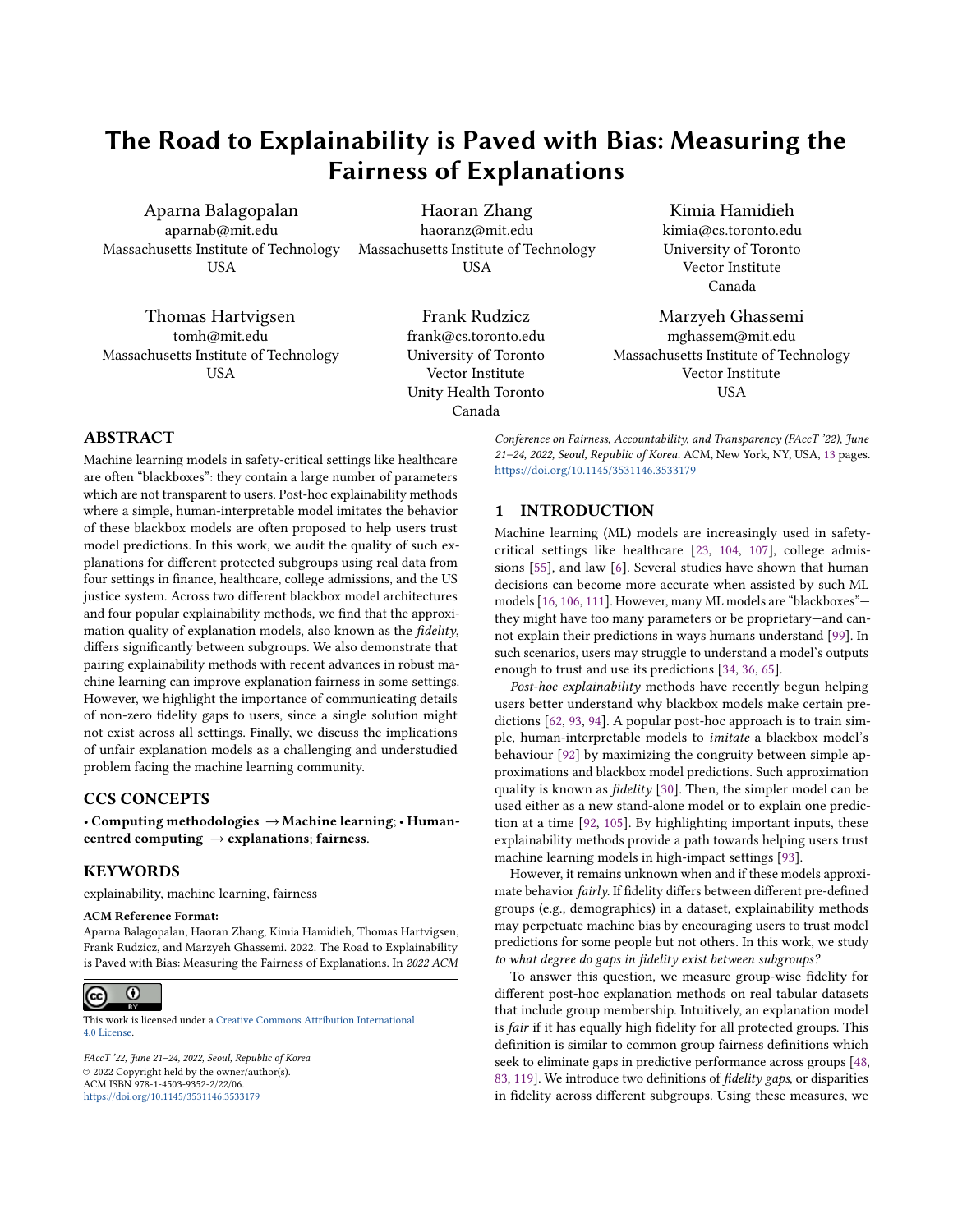| Dataset    | Blackbox Classifier | Expl. Model | $\Delta_{Acc.}$    | $\Delta_{\text{AUROC}}^{\text{group}}$ | group<br>Acc.     | $\Delta^{\mathrm{group}}_{\mathrm{E$ |
|------------|---------------------|-------------|--------------------|----------------------------------------|-------------------|--------------------------------------|
| adult      | Logistic Regression | GAM         | $0.1\% \pm 0.0\%$  | $0.0\% \pm 0.0\%$                      | $0.3\% \pm 0.0\%$ | $0.1\% \pm 0.0\%$                    |
|            | Logistic Regression | Tree        | $1.5\% \pm 0.1\%$  | $2.9\% \pm 0.4\%$                      | $4.5\% \pm 0.2\%$ | $1.1\% \pm 0.1\%$                    |
|            | Neural Network      | GAM         | $0.8\% \pm 0.2\%$  | $0.5\% \pm 0.3\%$                      | $2.4\% \pm 0.5\%$ | $0.3\% \pm 0.2\%$                    |
|            | Neural Network      | Tree        | $1.1\% \pm 0.1\%$  | $0.6\% \pm 0.4\%$                      | $3.4\% \pm 0.2\%$ | $0.5\% \pm 0.4\%$                    |
| lsac       | Logistic Regression | GAM         | $0.9\% \pm 0.9\%$  | $0.0\% \pm 0.0\%$                      | $0.6\% \pm 0.4\%$ | $0.7\% \pm 0.3\%$                    |
|            | Logistic Regression | Tree        | $3.7\% \pm 3.1\%$  | $1.1\% \pm 0.4\%$                      | $2.8\% \pm 0.7\%$ | $1.8\% \pm 0.5\%$                    |
|            | Neural Network      | <b>GAM</b>  | $13.5\% \pm 0.9\%$ | $5.2\% \pm 1.2\%$                      | $7.3\% \pm 1.0\%$ | $3.9\% \pm 2.6\%$                    |
|            | Neural Network      | Tree        | $11.5\% \pm 2.7\%$ | $5.8\% \pm 2.1\%$                      | $7.4\% \pm 1.2\%$ | $4.9\% \pm 2.0\%$                    |
| mimic      | Logistic Regression | GAM         | $0.5\% \pm 0.1\%$  | $0.4\% \pm 0.1\%$                      | $0.9\% \pm 0.1\%$ | $0.4\% \pm 0.2\%$                    |
|            | Logistic Regression | Tree        | $0.6\% \pm 0.0\%$  | $8.1\% \pm 0.8\%$                      | $1.2\% \pm 0.1\%$ | $1.9\% \pm 0.0\%$                    |
|            | Neural Network      | <b>GAM</b>  | $1.2\% \pm 0.3\%$  | $1.8\% \pm 1.2\%$                      | $2.2\% \pm 0.6\%$ | $0.9\% \pm 0.3\%$                    |
|            | Neural Network      | Tree        | $1.1\% \pm 0.5\%$  | $3.0\% \pm 1.5\%$                      | $2.0\% \pm 0.9\%$ | $1.9\% \pm 0.9\%$                    |
| recidivism | Logistic Regression | GAM         | $0.1\% \pm 0.0\%$  | $0.1\% \pm 0.0\%$                      | $0.3\% \pm 0.0\%$ | $0.5\% \pm 0.0\%$                    |
|            | Logistic Regression | Tree        | $0.0\% \pm 0.0\%$  | $0.4\% \pm 0.0\%$                      | $0.1\% \pm 0.0\%$ | $1.2\% \pm 0.0\%$                    |
|            | Neural Network      | GAM         | $0.2\% \pm 0.2\%$  | $0.4\% \pm 0.2\%$                      | $0.6\% \pm 0.6\%$ | $1.1\% \pm 0.4\%$                    |
|            | Neural Network      | Tree        | $0.9\% \pm 0.3\%$  | $1.0\% \pm 0.9\%$                      | $2.3\% \pm 0.7\%$ | $1.4\% \pm 0.3\%$                    |

Table 3: Fidelity gaps across subgroups for global explanation models GAM and Tree. ± denotes standard deviation computed over 5 replications. Fidelity gaps are significant (one-sided Wilcoxon signed-rank tests at  $p < 0.05$ ; marked in bold) for all five groups in the **lsac** dataset, and between two sensitive groups in the other three datasets with both global explanation models.  $\Delta_{Acc.}$  denotes the maximum fidelity gap of subgroups from average (in terms of accuracy at 0.5 threshold), and  $\Delta_{m}^{group}$  is the<br>mean fidelity gan between subgroups using metric m mean fidelity gap between subgroups using metric m.

We use JTT to train LIME's local linear approximations, using linear models for both the identification and final models.

Results. JTT successfully reduces gaps on three datasets with a NN blackbox model, as shown in Figure 3. Interestingly, this is not the case for the recidivism dataset, where JTT does not reduce the gap and performs the same as standard training. With LR blackboxes (Figure 10 in Appendix), the fidelity gaps are already small, so JTT is less impactful. However, non-zero gaps between 1-2% still persist (e.g., NN blackbox on the adult dataset), indicating that the errorprone regions did not generalize to the test setting. Measuring fidelity gaps is therefore still critical, even if an explanation model is trained to be robust.

### 5.2 Robust Global Explanation Models

Experiment Setup. We next study balanced training for the global explanation method Tree. We rebalance the explainability training sets for each dataset by randomly oversampling minority groups, a common approach for improving test error on minority subpopulations [47, 112]. This way, the training set in each case consists of an equal number of examples from each protected group. Then, we train a Tree model to explain each blackbox model using these balanced datasets.

Results. As shown in Figure 3, we find that this common rebalancing approach to does not reduce gaps significantly across the board. Still, some cases look more promising than others. For example, mimic with NN which indicates this may be a fruitful direction for learning fairer explanations. This is especially true for cases like mimic with LR, where rebalancing the training set increases the fidelity gap substantially (see Figure 10 in Appendix).

### 6 ON POSSIBLE CAUSES FOR FIDELITY GAPS

In our fidelity gap audits in prior sections, we noticed that the fidelity gaps are largest for the least-fair blackboxes (adult and lsac datasets; Tables 3 and 2). This indicates a potential relationship between the fairness of the blackbox and explainability models. To explore this further, we study the associations between blackbox fairness and fidelity gaps across subgroups in this section. First, we train fair models, and observe that significant non-zero fidelity gaps still persist. Second, we study if protected group information – e.g., if a data point belongs to a Male or Female individual – can be predicted from the feature representations alone, following prior work in fair representation learning [72, 118]. We find that mechanisms by which protected group information can be indirectly predicted could be contributing factors to the fidelity gaps observed.

### 6.1 Training Fair Blackbox Models

Our experiments in previous sections (see Tables 2 and 3) indicate that fidelity gaps across subgroups occur regardless of the blackbox model's fairness with respect to groundtruth label predictions. For example, a logistic regression model trained on the mimic dataset is fair with respect to the sex (Table 4 in Appendix; DP gap of 1%). However, fidelity gaps are non-zero across sex subgroups with a sparse decision tree global explanation (8.1%). Strikingly, the gaps in fidelity AUROC often exceed the gaps in AUROC of the blackbox models themselves (e.g., mimic dataset with the Tree model, the difference in classification performance of the blackbox between Male and Female individuals is 3.6%, while the fidelity gap between subgroups is 8.1%). However, we do observe larger fidelity gaps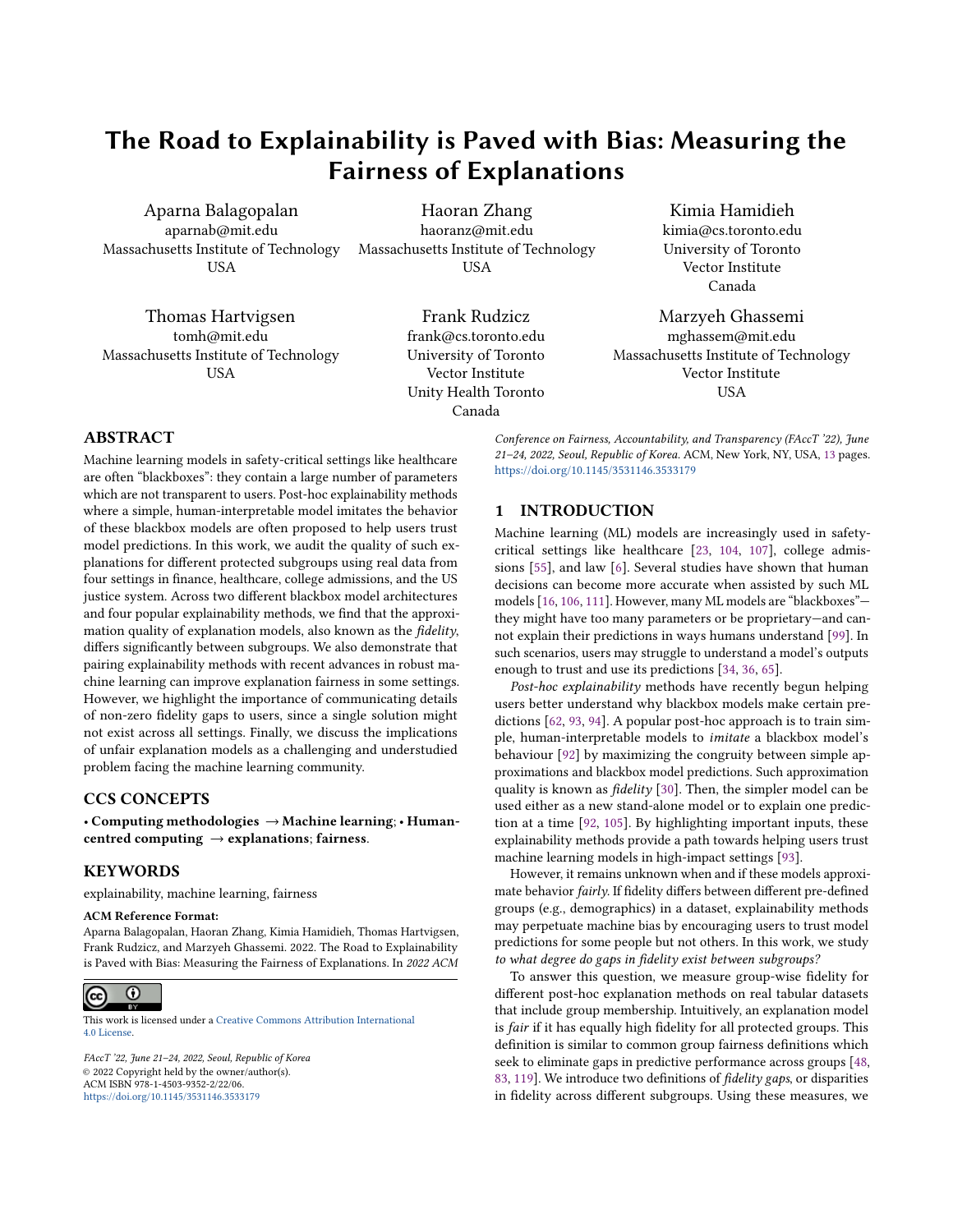

(b) Global Explanations

Figure 2: The effect of varying the number of features on fidelity gaps using the **mimic** dataset with a neural network blackbox model. For (a) local explanation models, using fewer features leads to worse fidelity gaps. We observe larger fidelity gaps across subgroups with sparser models, i.e., fewer features in (a) local explanation models. For (b) global explanation models, the gap varies with number of features. We also observe similar trends on other datasets (Appendix F).

in datasets where blackbox models are more accurate but less fair (e.g., adult with an absolute DP gap of 16-17%).

Experiment Setup. To investigate this further, we train debiased neural network blackbox models for lsac and mimic: both highly-imbalanced by class label, and characterized by the largest and smallest gaps in blackbox model AUROC respectively. Adversarial debiasing following methodology proposed by Zhang et al.  $[118]$ <sup>4</sup> is utilized, wherein an adversary tries to predict the protected group information from classification predictions and labels, while the main classification model (our blackbox model) jointly predicts the primary classification outcome. We use demographic parity as the desired fairness definition. Our results are shown in

Table 13, which reports the performance of the fair(er) blackbox classifiers.

Results. We debias neural network blackbox models to be fairer, where a model is deemed to be fair if it has an absolute DP gap close to 1% (9% and 0.6% after debiasing for lsac and mimic respectively; improved from 14% and 2%). We find that despite fair training, fidelity gaps remain (Table 4, though they are significantly reduced in most cases: the fidelity gap in accuracy decreases from 2% to 1% for mimic and 7.4% to 0.8% for lsac (Tree)). Note that these results are dependent on our choice of fairness criterion: particularly, for the lsac dataset we find that overall performance is reduced to achieve parity (Table 13 in Appendix; for absolute DP gap close to 1%, over 99% of the blackbox predictions are that the student passes the bar). This indicates that while fair blackboxes could potentially reduce fidelity gaps across subgroups, there might be trade-offs and more potential causes for such gaps. We explore this in Section 6.2.

# 6.2 Performance of Predicting Protected Attributes from Feature Representations Alone

Experiment Setup. One way to achieve group fairness is by removing group information from or debiasing the representations (e.g., with the use of an adversary [72, 109]). Here, we quantify the amount of group information that is present in the data. This is relevant as the absence of group information is a sufficient condition to achieving fairness parity according to standard metrics in fair machine learning. For example, consider equality of opportunity for the positive class, which can be written as  $\hat{Y} \perp G|Y = 1$ , where G denotes the protected group and Y is the binary groundtruth label. If we have  $X \perp G|Y = 1$ , then equality of opportunity is achieved for any form of the classifier  $\hat{Y} = f(X)$ , including E the explanation model and B the blackbox model. Therefore, if no protected group information is present in the positive examples, then the explanation fidelity would not differ between protected groups for positive examples [72]. In this experiment, we first compute the accuracy of detecting the protected group information from all datasets (with a cross-validated model). Then, we select features that have zero mutual information with respect to the protected attribute, and only use these in training the blackbox and explanation model. We expect that the performance of predicting group information from these features will be low. Then, we compute the fidelity gaps – this allows us to answer the question: do fidelity gaps exist when there is low group information in the data?

Results: First, we observe that in all cases the prediction AU-ROC is significantly greater than 0.5 (see Table 4) in identifying the minority group. This indicates that the protected group information – e.g., if the datapoint belongs to a Male/Female individual – can be predicted with good performance from the feature representations alone<sup>5</sup>. Since past work has shown that group information might be indirectly constructed and used by explanations [60], this is important to consider. Second, we only use features that have zero mutual information with respect to protected group labels in the lsac dataset for training blackbox and explanation models. We see that all models output a single-class prediction which limits our ability to make meaningful conclusions about the impact of group

<sup>4</sup>With open-sourced implementation: <https://github.com/Trusted-AI/AIF360>

<sup>5</sup>This was also observed when conditioned on only positive or negative label classes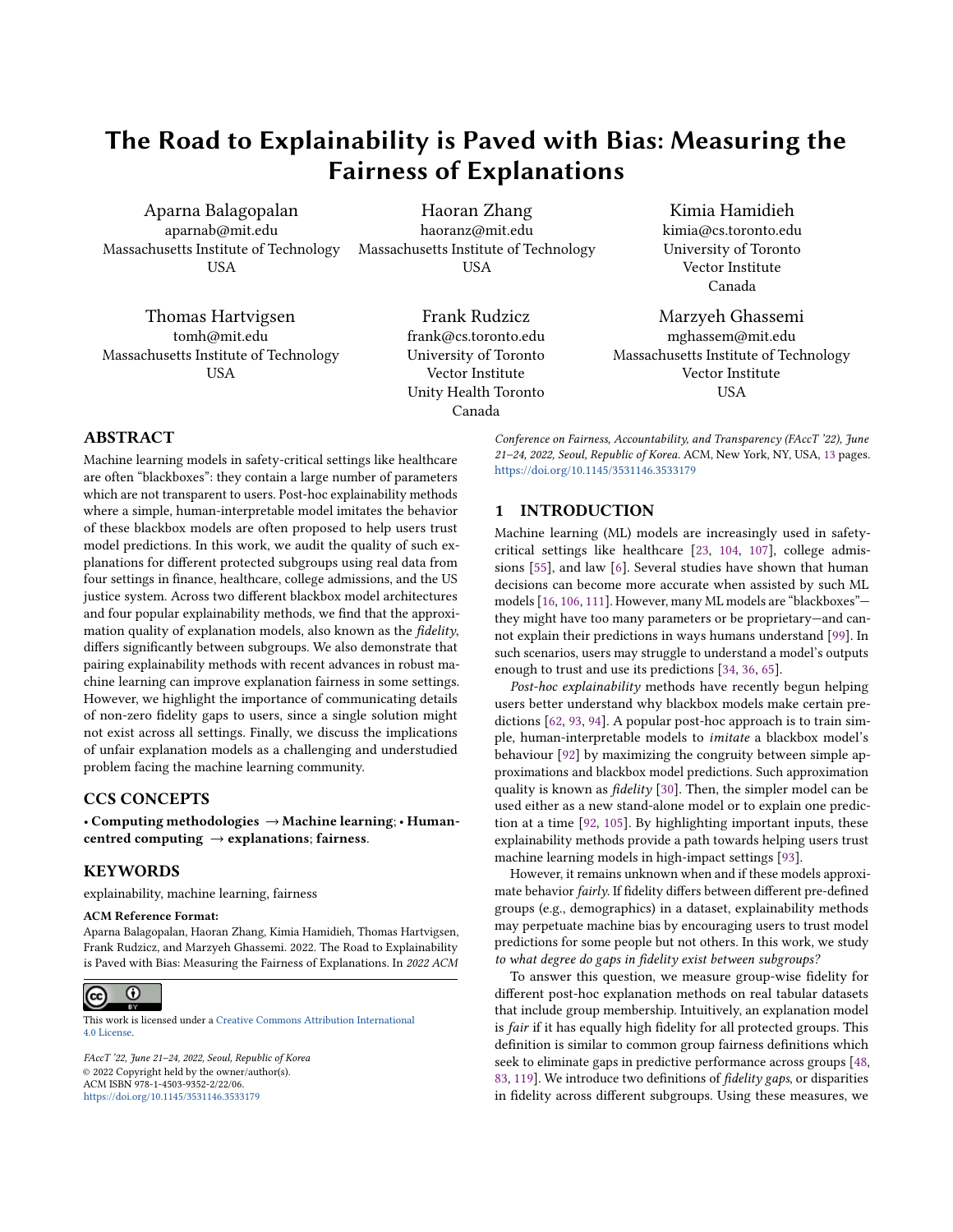

Figure 3: AUROC Fidelity gaps across subgroups with and without robust training for (a) LIME and (b) Tree-based Models. Improvements are significant with robust training for adult dataset in (a) with a Wilcoxon-signed rank test at  $p < 0.1$  level. However, balanced training does not help for most datasets in (b). Error bars indicate 95% confidence intervals.

information on this dataset – note the fidelity gaps are technically zero, though the explanations are trivial. We repeat the same procedure with the mimic dataset by selecting 10 features. The AUROC of predicting protected attribute (sex) from these features is low (0.54; also less than <sup>0</sup>.<sup>57</sup> for features from positive and negative class). With this representation, we train both NN and LR blackbox models, and GAM/Tree global explanation models. We observe that accuracy-based fidelity gaps ( $\Delta_{Acc}$ ,  $\Delta_{Acc}^{group}$ )  $\%$  wi ) decrease to low values not much higher than zero (to 0-0.6% with GAM and Tree; full table in Appendix M while blackbox model's AUROC is greater than <sup>0</sup>.7). This indicates that fidelity gaps decrease when there is less group information in data representations. However, non-zero fidelity gaps in AUROC still persist for Tree-based models (up to 6.6%). This is due to low prevalence of positive class predictions with the blackbox model on using the reduced data representation (≈3% positive class at <sup>0</sup>.<sup>5</sup> threshold), which has a large impact on AUROC (since it is a ranking-based metric, and sensitive to degree of imbalance). We highlight that more experiments using interpretable, completely group-independent representations (i.e., an AUROC of 0.5 in predicting protected attribute labels) that still have high groundtruth predictive capability are required to accurately quantify the impact of group information on AUROC-based fidelity gaps. We also note that class imbalance – and varying degrees of class imbalance for data subgroups – may be an important factor. Our findings indicate that fidelity gaps persist across a range of class-imbalance ratios, but we leave the estimation of the effect of varying degrees of class imbalance (or positive-class prevalence) across subgroups on explanation fairness for future work.

# 7 SIMULATING THE REAL-WORLD IMPACT OF BIASED EXPLANATIONS

Unfair explanation models can have negative effects on real-world decision making. To demonstrate this, we conduct a simulation study of ML-assisted law school admissions using the lsac dataset [114]. Such systems are already being used in many cases [74, 79]. Our results clearly show that worse decisions are made for members of disadvantaged groups when explanations are less fair.

Experiment Setup. To set up our simulation study, we consider an admissions officer that uses a blackbox model that predicts whether a student will pass the bar, though this prediction may be incorrect. The admissions officer also has an explanation of the model's prediction, which may have low fidelity. The blackbox model's performance and the explanation fidelity can vary between protected groups—we vary these parameters in this experiment. We assume that the admissions officer then admits students solely based on their perceived likelihood of the applicant passing the bar, without any knowledge of the applicant's demographics. We assume parameters for the probability that the officer ultimately makes the correct decision. We obtain these parameters from prior user studies assessing the impact of explanations on human+AI decision making accuracy for a different task [10], but believe they serve as reasonable estimates to display the anchoring effect of decisions with explanations observed across a variety of decision-making settings [10, 80, 85]. For further details, please see Appendix K.

To simulate the effect of fidelity gaps on decision-making accuracy, we vary the maximum fidelity gaps between the two groups (males and females) and the average from 0% to 15%, assuming an average fidelity of  $\approx 85\%$  across groups. We then compute the admissions officer's resulting decision-making accuracy for males and females. We use sex as the protected attribute of interest for the simulation as both groups pass the bar equally in the dataset, so decision-making accuracy is a fair performance metric.

Results. As shown in Figure 5, we find that larger fidelity gaps lead to larger decision accuracy gap between groups. So when explanations are less fair, disadvantaged groups may be targeted by worse decisions. With over 60,000 law school applicants in the U.S. in a typical year [29], over 200 applications would be wrongly admitted/rejected based solely on the fairness of the explanation model, according to this simulation. Fidelity gaps should therefore be used as fairness metrics for explanation methods: minimizing these gaps leads to fairer decisions. However, we emphasize that the findings of this simulation are based on some strong assumptions (e.g., reliance on parameters extracted, anchoring effect existence in this admission setting, etc.). Real-world user studies are required to validate these expected findings rigorously across a variety of decision-making setups.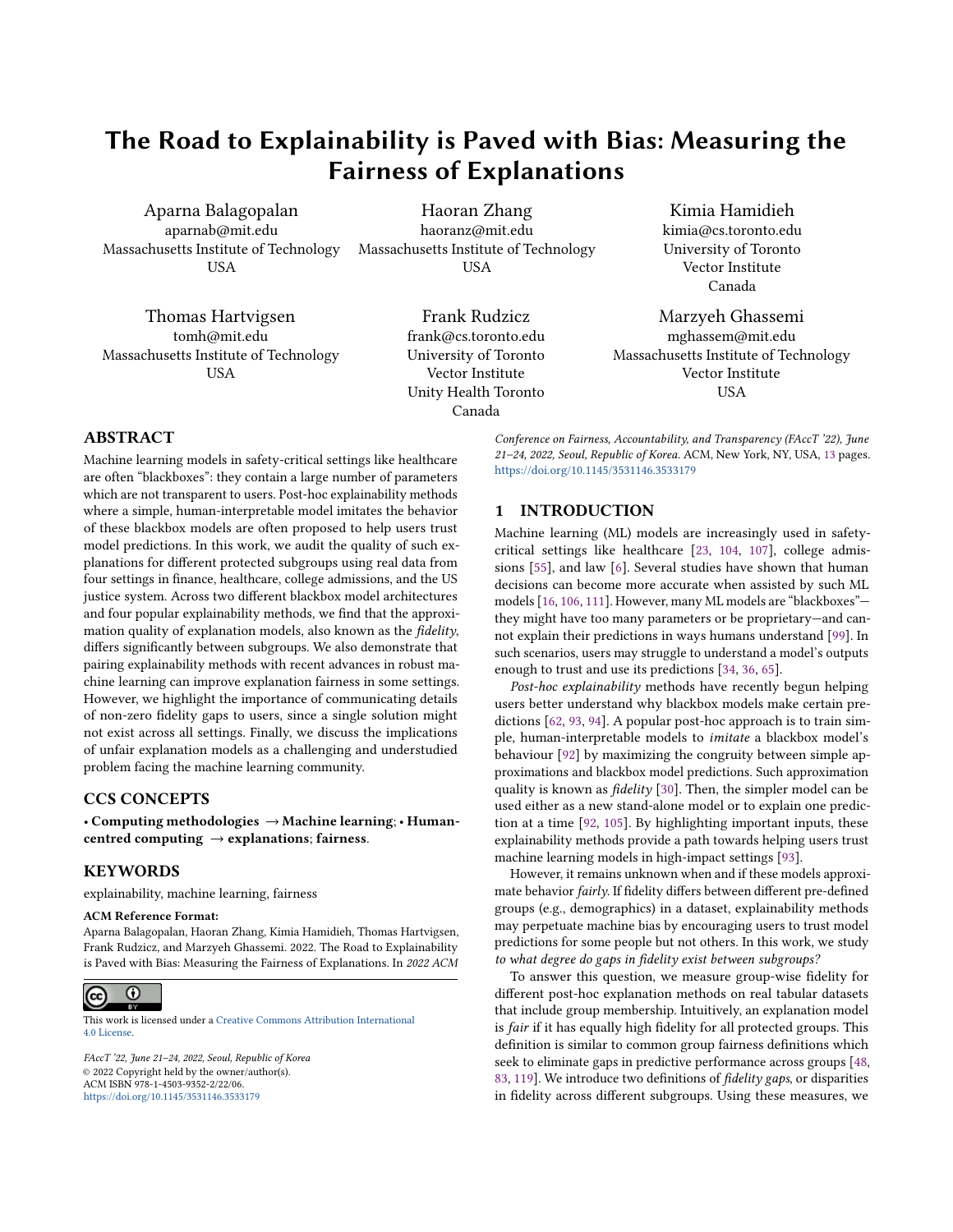

| Dataset | Expl | $Fidelity^{Acc.}$ | $\Delta_{AUROC}^{\rm group}$ | $\Delta_{Acc.}^{\rm group}$ |
|---------|------|-------------------|------------------------------|-----------------------------|
| lsac    | GAM  | 96.6              | 1.4                          | 1.5                         |
|         | Tree | 96.9              | 7.0                          | 0.8                         |
| mimic   | GAM  | 96.2              | 0.6                          | 1.0                         |
|         | Tree | 94.9              | 4.1                          | 1.6                         |

(a) AUROC in detecting minoritized protected group

(b) Fidelity gaps with fair blackbox models





Figure 5: Effect of fidelity gap size on a simulated admissions officer's decision accuracy between males and females using a neural network blackbox. Note that larger fidelity gaps lead to larger decision accuracy gaps between males and females; fidelity gaps could disadvantage different groups in practice. Each line is paired with 95% confidence intervals across 20 simulations.

### 8 DISCUSSION

#### 8.1 Takeaways for ML Practitioners

Analyze subgroup fidelities. Our results suggest that ML practitioners using post-hoc explainable models to interpret blackbox models should carefully analyse the fidelity of commonly-used explanations for different groups separately. Especially if there is a target subgroup of interest. If a fidelity gap exists, practitioners should carefully consider its source [113], and, where possible, take measures to minimize the impacts on downstream decision-making [90]. We also highlight the importance of carefully choosing the metric for measuring fidelity (e.g., accuracy, AUROC, precision, etc.): different metrics may be affected by properties of the dataset and hence predictions from a blackbox/explanation model (e.g., class imbalance, calibration [15]) differently.

Consider the explanation model. Overall, our findings indicate the existence of fidelity gaps between subgroups is both a

model and a data issue. From Section 4, we find that fidelity gaps can vary greatly for the same dataset depending on the explanation model used, and our results in Section 5 show that algorithms that seek to improve worst-case group performance may be a promising direction in reducing fidelity gaps. As such, we recommend careful selection and testing of various explanation models in order to select an equitable model with high overall fidelity.

In addition, model hyperparameters should also be carefully tuned. For example, in models like LIME, there are several hyperparameters that can affect fidelity gaps, such as the sampling variance (Figure 9 in Appendix), the number of perturbations, or number of features in the explanation. Exploring the effect of these hyperparameters on explanation quality and fairness is a promising direction of future work. Lastly, extending prior work on methods for fair supervised ML models [20, 66, 72, 81, 118], we call for similar approaches to training fair and explainable local and global explanation models which have reduced fidelity gap in addition to high overall fidelity.

Consider the data. Our results in Section 6 indicate that fidelity gaps also depend on data representations. Because some feature representations cause smaller fidelity gaps, practitioners should carefully consider the features used to learn both the blackbox and explanation models [46]. As machine learning models can encode historical biases present in the training corpora [38], it is crucial to consider the source of such potential biases, and, if possible, take actions to correct them by collecting additional data in a fairnessaware way [7, 56].

### 8.2 Implications of Fidelity Gaps

Algorithmic Modifications to Train Fair Explanation Models with Low Fidelity Gaps. While we benchmark robust training as an attempt to mediate the fidelity gaps across subgroups, we posit that data distribution-aware methods could lead to lower, less significant fidelity gaps. For example, recent work in causal bootstrapping [54] shows the potential to reduce confounding biases in ML model training given causal knowledge [45]. Similar strategies relying on partial or complete knowledge of the data generation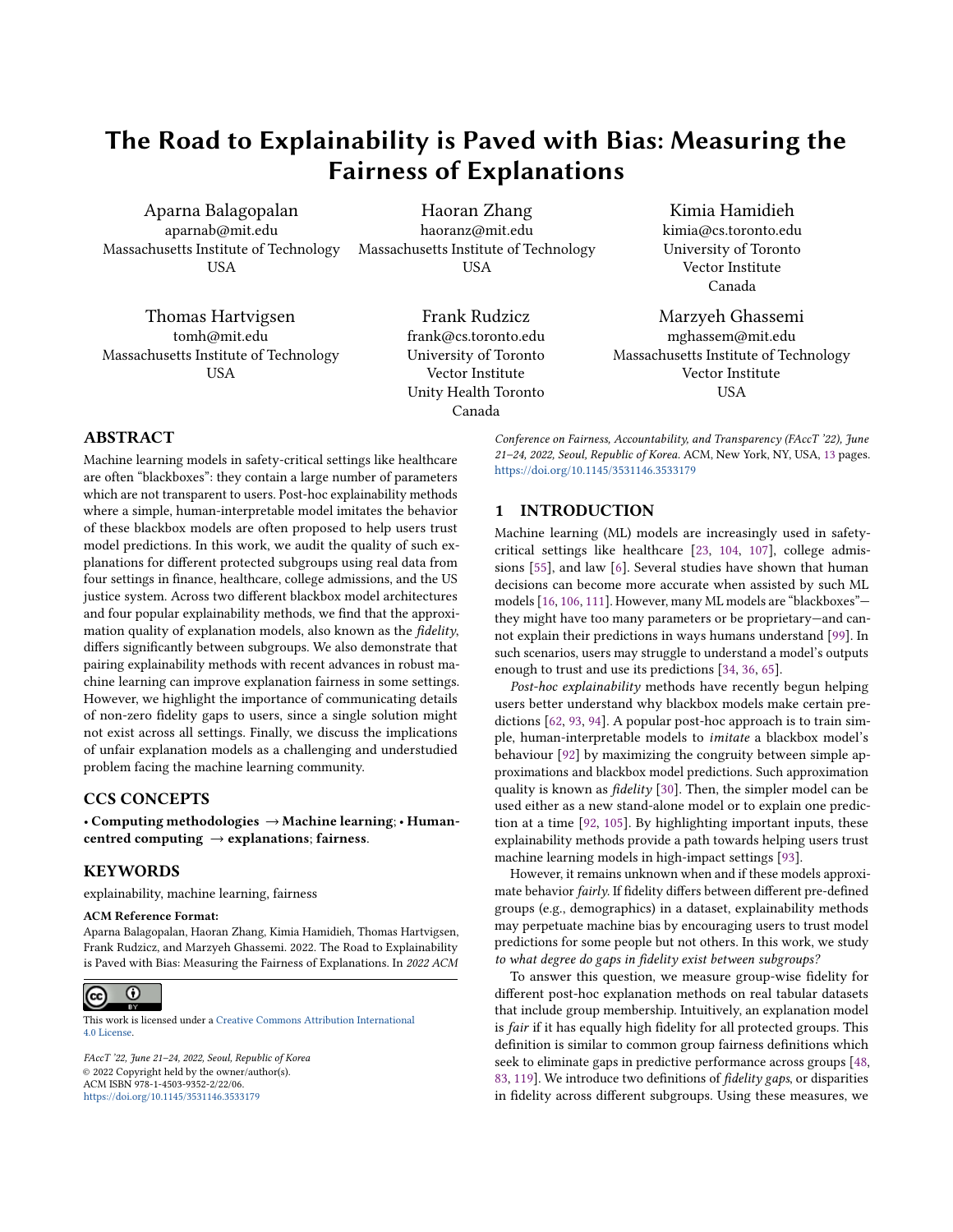graph [42] could prove effective in selecting features and training examples to train fair explanation models.

Post-processing solutions to standard explanation model training could also prove effective, similar to recent work in the space of improving worst-case generalization [76]. However, such solutions need to be appraised carefully to ensure that the resulting models are both fair and remain interpretable to users [110].

An interesting follow-up question is whether it is possible to have zero fidelity gaps—perfect worst-case generalization—while retaining good average fidelity under standard training settings. Zero fidelity gaps are possible, of course, when the blackbox and explanation models are identical. However in more-realistic scenarios, fidelity gaps may simply depend on the data distributions [76]. For example, rare subgroups may be more diffidult to approximate, and will naturally have lower fidelity than others [52, 102].

Fidelity Gaps as an Evaluation Metric. We focus mainly on evaluating the fairness of explanation models using the fidelity gap as a metric, assuming that models with smaller fidelity gaps are more desirable. However, recent work in group fairness has found that trying to achieve equal performance for all subgroups tends to worsen welfare for all [28, 53, 119]. Such a fairness/accuracy trade-off is well-documented in the algorithmic fairness literature [58, 121]. We posit that there is likely a similar trade-off between the fidelity gap and the overall fidelity of an explanation model. In such cases, motivated by definitions such as minimax Pareto fairness [33, 73], it may be more appropriate to select explanation models that maximize the fidelity of the worst-case group.

Human Implications of Fidelity Gaps. Explainable ML models form an integral part of sociotechnical systems, given their user-facing nature [16]. Several works have studied the utility of explanations in human–AI joint decision-making [10]. However, the potential failure modes we identify—fidelity gaps leading to worse explanations for some groups—need to be studied further in the context of real human decision-making (in addition to the simulations we conduct). For accurate decision-making in practice, like learning to defer decisions to an expert [78], it is important to communicate clearly and provide end-users with details of performance caveats [64]. This requires collaboration between computer scientists and scholars working in the space of computer-mediated communication. A more design-centric approach is required to bridge the gap between researchers and consumers of these models [25].

### 9 CONCLUSION

In this work, we investigate fairness properties of post-hoc explainability methods. We ultimately find that significant gaps in performance exist between groups, indicating that some groups receive better explanations than others. First, we demonstrate experimentally that significant gaps occur in the two main branches of explanation methods using four explainability methods on four common datasets and two blackbox model architectures. Second, we present a study of robust and balanced training methods for improving these gaps. We find that these methods can improve the fairness of explanation models in some cases. Third, using a simulation study, we demonstrate that improving explanation fairness could substantially improve decision making accuracy for

underserved groups. Finally, we pose promising directions enhancing post-hoc explainability methods; future work should focus on ensuring explanation quality does not suffer according to group membership while remaining reliable and accurate.

### ACKNOWLEDGMENTS

Aparna Balagopalan is supported by a grant from the MIT-IBM Watson AI Lab. Haoran Zhang is supported by a grant from the Quanta Research Institute. Dr. Frank Rudzicz is supported by a CIFAR AI Chair. Dr. Marzyeh Ghassemi is funded in part by Microsoft Research, and a Canadian CIFAR AI Chair held at the Vector Institute. Resources used in preparing this research were provided, in part, by the Province of Ontario, the Government of Canada through CIFAR, and companies sponsoring the Vector Institute. We would like to thank Hammaad Adam, Bret Nestor, Natalie Dullerud, Vinith Suriyakumar, Nathan Ng, and three anonymous reviewers for their valuable feedback.

### REFERENCES

- [1] Robert Adragna, Elliot Creager, David Madras, and Richard Zemel. 2020. Fairness and robustness in invariant learning: A case study in toxicity classification. *arXiv* preprint arXiv:2011.06485 (2020).
- [2] Alekh Agarwal, Alina Beygelzimer, Miroslav Dudik, John Langford, and Hanna Wallach. 2018. A Reductions Approach to Fair Classification. In International Conference on Machine Learning (ICML). 60–69.
- [3] Muhammad Aurangzeb Ahmad, Carly Eckert, and Ankur Teredesai. 2018. Interpretable machine learning in healthcare. In Proceedings of the 2018 ACM international conference on bioinformatics, computational biology, and health informatics. 559–560.
- [4] Ulrich Aïvodji, Hiromi Arai, Olivier Fortineau, Sébastien Gambs, Satoshi Hara, and Alain Tapp. 2019. Fairwashing: the risk of rationalization. In International Conference on Machine Learning. PMLR, 161–170.
- [5] Ulrich Aïvodji, Hiromi Arai, Sébastien Gambs, and Satoshi Hara. 2021. Characterizing the risk of fairwashing. arXiv preprint arXiv:2106.07504 (2021).
- [6] Benjamin Alarie, Anthony Niblett, and Albert H Yoon. 2016. Using machine learning to predict outcomes in tax law. Can. Bus. L1 58 (2016), 231.
- [7] Hadis Anahideh, Abolfazl Asudeh, and Saravanan Thirumuruganathan. 2020. Fair active learning. arXiv preprint arXiv:2001.01796 (2020).
- [8] Sebastian Bach, Alexander Binder, Grégoire Montavon, Frederick Klauschen, Klaus-Robert Müller, and Wojciech Samek. 2015. On pixel-wise explanations for non-linear classifier decisions by layer-wise relevance propagation. PloS one 10, 7 (2015), e0130140.
- [9] Gagan Bansal, Besmira Nushi, Ece Kamar, Eric Horvitz, and Daniel S Weld. 2021. Is the Most Accurate AI the Best Teammate? Optimizing AI for Teamwork. (2021).
- [10] Gagan Bansal, Tongshuang Wu, Joyce Zhou, Raymond Fok, Besmira Nushi, Ece Kamar, Marco Tulio Ribeiro, and Daniel Weld. 2021. Does the whole exceed its parts? the effect of ai explanations on complementary team performance. In Proceedings of the 2021 CHI Conference on Human Factors in Computing Systems.  $1 - 16$
- [11] Richard Berk. 2017. An impact assessment of machine learning risk forecasts on parole board decisions and recidivism. Journal of Experimental Criminology 13, 2 (2017), 193–216.
- [12] Umang Bhatt, Alice Xiang, Shubham Sharma, Adrian Weller, Ankur Taly, Yunhan Jia, Joydeep Ghosh, Ruchir Puri, José MF Moura, and Peter Eckersley. 2020. Explainable machine learning in deployment. In Proceedings of the 2020 Conference on Fairness, Accountability, and Transparency. 648–657.
- [13] Adrien Bibal, Michael Lognoul, Alexandre De Streel, and Benoît Frénay. 2021. Legal requirements on explainability in machine learning. Artificial Intelligence and Law 29, 2 (2021), 149–169.
- [14] Tiago Botari, Frederik Hvilshøj, Rafael Izbicki, and Andre CPLF de Carvalho. 2020. MeLIME: meaningful local explanation for machine learning models. arXiv preprint arXiv:2009.05818 (2020).
- [15] Glenn W Brier et al. 1950. Verification of forecasts expressed in terms of probability. Monthly weather review 78, 1 (1950), 1–3.
- [16] Zana Buçinca, Phoebe Lin, Krzysztof Z Gajos, and Elena L Glassman. 2020. Proxy tasks and subjective measures can be misleading in evaluating explainable ai systems. In Proceedings of the 25th International Conference on Intelligent User Interfaces. 454–464.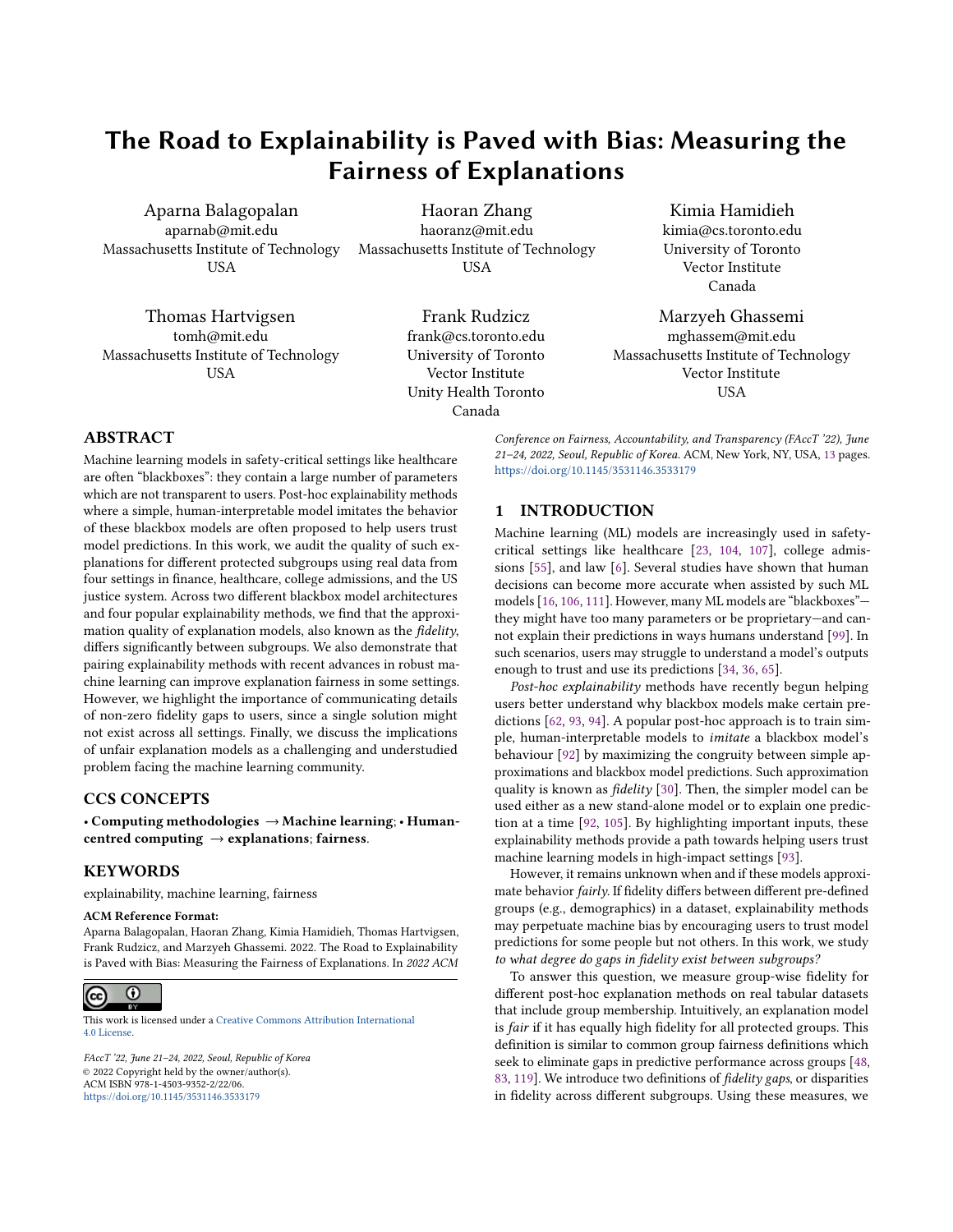FAccT '22, June 21-24, 2022, Seoul, Republic of Korea Balagopalan, Zhang, Hamidieh, Hartvigsen, Rudzicz, Ghassemi

- [17] Zana Buçinca, Maja Barbara Malaya, and Krzysztof Z Gajos. 2021. To trust or to think: cognitive forcing functions can reduce overreliance on AI in AI-assisted decision-making. Proceedings of the ACM on Human-Computer Interaction 5, CSCW1 (2021), 1–21.
- [18] Nadia Burkart and Marco F Huber. 2021. A survey on the explainability of supervised machine learning. Journal of Artificial Intelligence Research 70 (2021), 245–317.
- [19] Niklas Bussmann, Paolo Giudici, Dimitri Marinelli, and Jochen Papenbrock. 2021. Explainable machine learning in credit risk management. Computational Economics 57, 1 (2021), 203–216.
- [20] Simon Caton and Christian Haas. 2020. Fairness in machine learning: A survey. arXiv preprint arXiv:2010.04053 (2020).
- [21] Chun-Hao Chang, Sarah Tan, Ben Lengerich, Anna Goldenberg, and Rich Caruana. 2021. How interpretable and trustworthy are gams?. In Proceedings of the 27th ACM SIGKDD Conference on Knowledge Discovery & Data Mining. 95–105.
- [22] Irene Chen, Fredrik D Johansson, and David Sontag. 2018. Why is my classifier discriminatory? arXiv preprint arXiv:1805.12002 (2018).
- [23] Irene Y Chen, Emma Pierson, Sherri Rose, Shalmali Joshi, Kadija Ferryman, and Marzyeh Ghassemi. 2020. Ethical Machine Learning in Healthcare. Annual Review of Biomedical Data Science 4 (2020).
- [24] John Chen, Ian Berlot-Attwell, Safwan Hossain, Xindi Wang, and Frank Rudzicz. 2020. Exploring Text Specific and Blackbox Fairness Algorithms in Multimodal Clinical NLP.
- [25] Valerie Chen, Jeffrey Li, Joon Sik Kim, Gregory Plumb, and Ameet Talwalkar. 2022. Interpretable Machine Learning: Moving from mythos to diagnostics. Queue 19, 6 (2022), 28–56.
- [26] Alexandra Chouldechova. 2017. Fair prediction with disparate impact: A study of bias in recidivism prediction instruments. Big data 5, 2 (2017), 153–163.
- [27] Alexandra Chouldechova and Aaron Roth. 2018. The frontiers of fairness in machine learning. arXiv preprint arXiv:1810.08810 (2018).
- [28] Sam Corbett-Davies and Sharad Goel. 2018. The measure and mismeasure of fairness: A critical review of fair machine learning. arXiv preprint arXiv:1808.00023 (2018).
- [29] The Law School Admission Council. 2018. Legal Education Data Library. [https://www.lsac.org/data-research/data/current-volume-summaries](https://www.lsac.org/data-research/data/current-volume-summaries-region-raceethnicity-gender-identity-lsat-score)[region-raceethnicity-gender-identity-lsat-score](https://www.lsac.org/data-research/data/current-volume-summaries-region-raceethnicity-gender-identity-lsat-score)
- [30] Mark Craven and Jude Shavlik. 1995. Extracting tree-structured representations of trained networks. Advances in neural information processing systems 8 (1995), 24–30.
- [31] Jessica Dai, Sohini Upadhyay, Ulrich Aivodji, Stephen H Bach, and Himabindu Lakkaraju. 2022. Fairness via explanation quality: Evaluating disparities in the quality of post hoc explanations. In Proceedings of the 2022 AAAI/ACM Conference on AI, Ethics, and Society.
- [32] Jessica Dai, Sohini Upadhyay, Stephen H Bach, and Himabindu Lakkaraju. 2021. What will it take to generate fairness-preserving explanations? arXiv preprint arXiv:2106.13346 (2021).
- [33] Emily Diana, Wesley Gill, Michael Kearns, Krishnaram Kenthapadi, and Aaron Roth. 2021. Minimax group fairness: Algorithms and experiments. In Proceedings of the 2021 AAAI/ACM Conference on AI, Ethics, and Society. 66–76.
- [34] Berkeley J Dietvorst, Joseph P Simmons, and Cade Massey. 2015. Algorithm aversion: People erroneously avoid algorithms after seeing them err. Journal of Experimental Psychology: General 144, 1 (2015), 114.
- [35] Jaap J Dijkstra, Wim BG Liebrand, and Ellen Timminga. 1998. Persuasiveness of expert systems. Behaviour & Information Technology 17, 3 (1998), 155–163.
- [36] Finale Doshi-Velez and Been Kim. 2017. Towards a rigorous science of interpretable machine learning. arXiv preprint arXiv:1702.08608 (2017).
- [37] Filip Karlo Došilović, Mario Brčić, and Nikica Hlupić. 2018. Explainable artificial intelligence: A survey. In 2018 41st International convention on information and communication technology, electronics and microelectronics (MIPRO). IEEE, 0210– 0215.
- [38] Jad Doughman, Wael Khreich, Maya El Gharib, Maha Wiss, and Zahraa Berjawi. 2021. Gender Bias in Text: Origin, Taxonomy, and Implications. In Proceedings of the 3rd Workshop on Gender Bias in Natural Language Processing. 34–44.
- [39] Mengnan Du, Ninghao Liu, and Xia Hu. 2019. Techniques for interpretable machine learning. Commun. ACM 63, 1 (2019), 68–77.
- [40] Dheeru Dua and Casey Graff. 2017. UCI Machine Learning Repository. [http:](http://archive.ics.uci.edu/ml) [//archive.ics.uci.edu/ml](http://archive.ics.uci.edu/ml)
- [41] Cynthia Dwork, Moritz Hardt, Toniann Pitassi, Omer Reingold, and Richard Zemel. 2012. Fairness through awareness. In Proceedings of the 3rd innovations in theoretical computer science conference. 214–226.
- [42] Robert Geirhos, Patricia Rubisch, Claudio Michaelis, Matthias Bethge, Felix A Wichmann, and Wieland Brendel. 2018. ImageNet-trained CNNs are biased towards texture; increasing shape bias improves accuracy and robustness. In International Conference on Learning Representations.
- [43] Marzyeh Ghassemi, Luke Oakden-Rayner, and Andrew L Beam. 2021. The false hope of current approaches to explainable artificial intelligence in health care. The Lancet Digital Health 3, 11 (2021), e745–e750. [44] Amirata Ghorbani, Abubakar Abid, and James Zou. 2019. Interpretation of
- neural networks is fragile. In Proceedings of the AAAI Conference on Artificial

Intelligence, Vol. 33. 3681–3688.

- [45] Sindhu CM Gowda, Shalmali Joshi, Haoran Zhang, and Marzyeh Ghassemi. 2021. Pulling Up by the Causal Bootstraps: Causal Data Augmentation for Pre-training Debiasing. In Proceedings of the 30th ACM International Conference on Information & Knowledge Management. 606–616.
- [46] Nina Grgic-Hlaca, Muhammad Bilal Zafar, Krishna P Gummadi, and Adrian Weller. 2016. The case for process fairness in learning: Feature selection for fair decision making. In NIPS symposium on machine learning and the law, Vol. 1. 2.
- [47] Xudong Han, Timothy Baldwin, and Trevor Cohn. 2021. Balancing out Bias: Achieving Fairness Through Training Reweighting. arXiv preprint arXiv:2109.08253 (2021).
- [48] Moritz Hardt, Eric Price, and Nathan Srebro. 2016. Equality of Opportunity in Supervised Learning. arXiv[:1610.02413](https://arxiv.org/abs/1610.02413) [cs.LG]
- [49] Hrayr Harutyunyan, Hrant Khachatrian, David C Kale, Greg Ver Steeg, and Aram Galstyan. 2019. Multitask learning and benchmarking with clinical time series data. Scientific data 6, 1 (2019), 1–18.
- [50] Trevor J Hastie and Robert J Tibshirani. 2017. Generalized additive models. Routledge.
- [51] Andreas Holzinger. 2018. From machine learning to explainable AI. In 2018 world symposium on digital intelligence for systems and machines (DISA). IEEE, 55–66.
- [52] Sara Hooker, Nyalleng Moorosi, Gregory Clark, Samy Bengio, and Emily Denton. 2020. Characterising bias in compressed models. arXiv preprint arXiv:2010.03058 (2020).
- [53] Lily Hu and Yiling Chen. 2020. Fair classification and social welfare. In Proceedings of the 2020 Conference on Fairness, Accountability, and Transparency. 535–545.
- [54] Guido Imbens and Konrad Menzel. 2018. A Causal Bootstrap. Technical Report. National Bureau of Economic Research, Inc.
- [55] Joseph Jamison. 2017. Applying Machine Learning to Predict Davidson College's Admissions Yield. In Proceedings of the 2017 ACM SIGCSE Technical Symposium on Computer Science Education. 765–766.
- [56] Eun Seo Jo and Timnit Gebru. 2020. Lessons from archives: Strategies for collecting sociocultural data in machine learning. In Proceedings of the 2020 Conference on Fairness, Accountability, and Transparency. 306–316.
- [57] Andrej Karpathy, Justin Johnson, and Li Fei-Fei. 2015. Visualizing and understanding recurrent networks. arXiv preprint arXiv:1506.02078 (2015).
- [58] Michael Kearns, Seth Neel, Aaron Roth, and Zhiwei Steven Wu. 2019. An empirical study of rich subgroup fairness for machine learning. In Proceedings of the Conference on Fairness, Accountability, and Transparency. 100–109.
- [59] Sanjay Krishnan and Eugene Wu. 2017. Palm: Machine learning explanations for iterative debugging. In Proceedings of the 2nd Workshop on Human-In-the-Loop Data Analytics. 1–6.
- [60] Himabindu Lakkaraju and Osbert Bastani. 2020. " How do I fool you?" Manipulating User Trust via Misleading Black Box Explanations. In Proceedings of the AAAI/ACM Conference on AI, Ethics, and Society. 79–85.
- [61] Himabindu Lakkaraju, Ece Kamar, Rich Caruana, and Jure Leskovec. 2017. Interpretable & explorable approximations of black box models. arXiv preprint arXiv:1707.01154 (2017).
- [62] Himabindu Lakkaraju, Ece Kamar, Rich Caruana, and Jure Leskovec. 2019. Faithful and customizable explanations of black box models. In Proceedings of the 2019 AAAI/ACM Conference on AI, Ethics, and Society. 131–138.
- [63] Jiwei Li, Xinlei Chen, Eduard Hovy, and Dan Jurafsky. 2015. Visualizing and understanding neural models in nlp. arXiv preprint arXiv:1506.01066 (2015).
- [64] Claire Liang, Julia Proft, Erik Andersen, and Ross A Knepper. 2019. Implicit communication of actionable information in human-ai teams. In Proceedings of the 2019 CHI Conference on Human Factors in Computing Systems. 1–13.
- [65] Zachary C Lipton. 2018. The Mythos of Model Interpretability: In machine learning, the concept of interpretability is both important and slippery. Queue 16, 3 (2018), 31–57.
- [66] Evan Z Liu, Behzad Haghgoo, Annie S Chen, Aditi Raghunathan, Pang Wei Koh, Shiori Sagawa, Percy Liang, and Chelsea Finn. 2021. Just train twice: Improving group robustness without training group information. In International Conference on Machine Learning. PMLR, 6781–6792.
- [67] Francesco Locatello, Stefan Bauer, Mario Lucic, Gunnar Raetsch, Sylvain Gelly, Bernhard Schölkopf, and Olivier Bachem. 2019. Challenging common assumptions in the unsupervised learning of disentangled representations. In international conference on machine learning. PMLR, 4114–4124.
- [68] Jennifer M Logg, Julia A Minson, and Don A Moore. 2019. Algorithm appreciation: People prefer algorithmic to human judgment. Organizational Behavior and Human Decision Processes 151 (2019), 90–103.
- [69] Yin Lou, Rich Caruana, and Johannes Gehrke. 2012. Intelligible models for classification and regression. In Proceedings of the 18th ACM SIGKDD international conference on Knowledge discovery and data mining. 150–158.
- [70] Scott M Lundberg, Gabriel Erion, Hugh Chen, Alex DeGrave, Jordan M Prutkin, Bala Nair, Ronit Katz, Jonathan Himmelfarb, Nisha Bansal, and Su-In Lee. 2020. From local explanations to global understanding with explainable AI for trees.